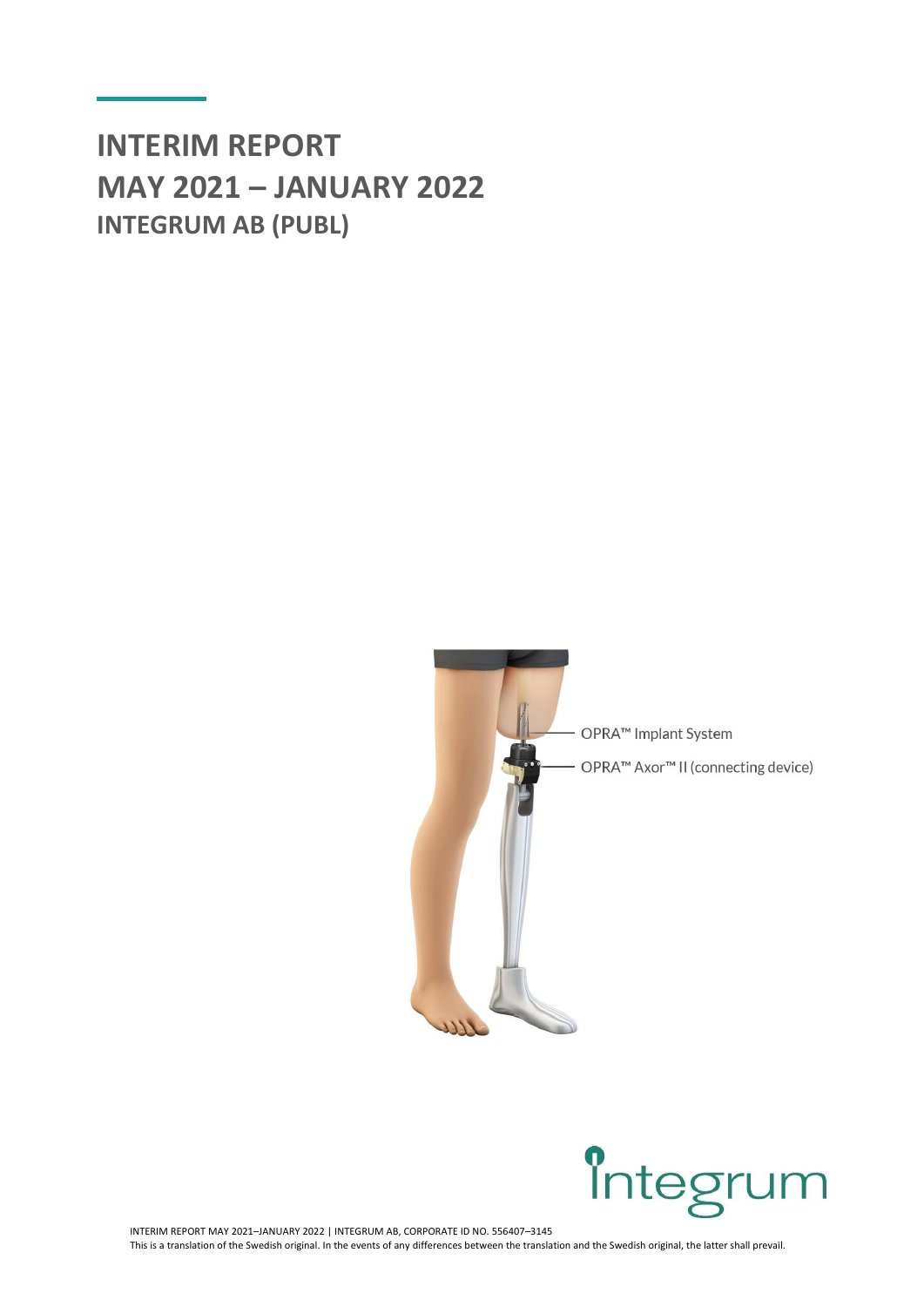# **A QUARTER WITH NEW STRATEGICALLY IMPORTANT CUSTOMERS AND COLLABORATIONS IN THE US**

## **THIRD QUARTER 2021/22 (NOV–JAN)**

- Net sales amounted to SEK 12.6 (10.9) million, which is an increase of 16.2% compared with the corresponding period last year.
- Operating profit/loss amounted to SEK 0.5 (1.3) million.
- Profit/loss after tax amounted to SEK 0.5 (0.3) million, which resulted in earnings per share of SEK 0.03 (0.02).
- Cash flow from operating activities amounted to SEK -9.3 (1.7) million. Liquid assets as of 31 January 2022 amounted to SEK 93.8 (9.4) million.

#### **Significant events in the third quarter**

▪ Integrum has been selected as a strategic partner for US Veterans Affairs (VA). This a strategic and long-term partnership for our work in establishing the OPRA™ Implant System as a standard treatment.

- During the period, three new centres, two of which are in the US, performed their first OPRA™ Implant System operations. The treatment is now offered globally at about 40 centres.
- The company continue to invest in the business, and as a result of this there is an increased cost basis. The intensified market presence resulted in that the Sales and Marketing costs in the period contributed to 41% of total Other Expenses.
- The work on the transition to certification according to MDR continues, during the period costs of SEK 10.6 million were capitalized as intangible assets. The cost refers to external costs as well as internally earned time.

## **1 MAY – 31 JANUARY 2021/22 (9 MONTHS)**

- Net sales amounted to SEK 37.4 (30.7) million, an increase of 22% compared with the corresponding period in the previous year.
- Operating profit amounted to SEK 0.9 (0.0) million.
- Profit after tax amounted to SEK 16.4 (0.1) million, which resulted in earnings per share of SEK -0.05 (0.02).
- Cash flow from operating activities amounted to SEK -16.1 (-3.8) million.
- A directed issue was performed in mid-June and the company received a total of SEK 121 million be-

fore issue expenses. A number of Swedish and international institutional investors have been added through this issue, including Didner & Gerge Fonder, Stena Finans, Vasastaden Holding and Consensus Fonder.

▪ Costs of SEK 16.9 million have been capitalized as intangible assets, the costs are related to the ongoing transition from certification according to MDD (the former European regulations Medical Device Directive) to the more comprehensive MDR (Medical Device Regulation).

## **GROUP KEY RATIOS**

|                                                 | November - January |         | May - January |         | <b>Full year</b> |  |
|-------------------------------------------------|--------------------|---------|---------------|---------|------------------|--|
|                                                 | 2021/22            | 2020/21 | 2021/22       | 2020/21 | 2020/21          |  |
| Net sales, SEK thousand                         | 12 636             | 10877   | 37 401        | 30 664  | 43 093           |  |
| Net sales growth (%)                            | 16,2               | 40,6    | 22,0          | 55,2    | 61,1             |  |
| Operating income growth (%)                     | 40,1               | 73,8    | 36,2          | 73,1    | 72,4             |  |
| Operating profit/loss, SEK thousand             | 503                | 1 2 6 5 | 1486          | 1 2 9 8 | $-1823$          |  |
| Profit/loss after financial items, SEK thousand | 541                | 334     | 1482          | 121     | $-2149$          |  |
| Balance sheet total, SEK thousand               | 171402             | 36 954  | 171402        | 36 954  | 38 2 20          |  |
| Equity/assets ratio, %                          | 92,1               | 72,3    | 92,1          | 72,3    | 63,5             |  |
| Number of employees at end of period            | 22                 | 20      | 22            | 20      | 21               |  |
| Equity per share, SEK                           | 8,4                | 1,6     | 8,4           | 1,6     | 1,5              |  |
| Share price on balance sheet date, SEK          | 67,1               | 39,1    | 67,1          | 39,1    | 55,0             |  |
| Market value on balance sheet date, SEK million | 1 2 4 6.9          | 640.6   | 1 2 4 6.9     | 640.6   | 871,1            |  |

For definitions, see page 25.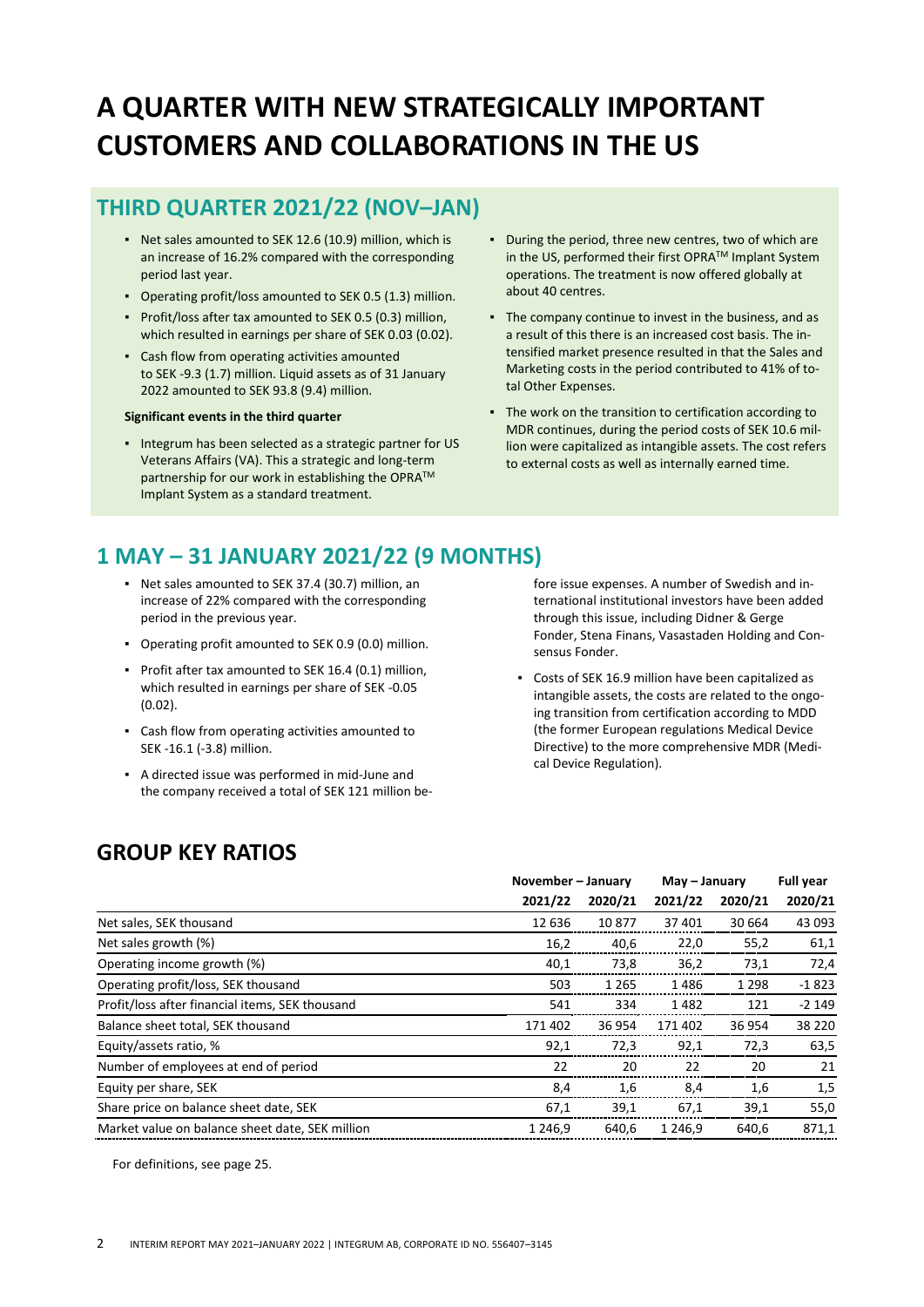## *CEO's statement*

Integrum is working intensively and systematically to make the OPRATM Implant System the new standard of care for all amputee patients around the world who are medically suitable. We know that patients with our bone-anchored products, which are integrated with the skeleton, enjoy a considerably higher quality of life compared to the classical socket prothesis. It makes a difference to the rest of their lives, and we are firmly resolved to offer all suitable patients a bone-anchored prosthesis system from Integrum.

Reforming healthcare is a substantial task. In this work, news of the kind we were able to communicate on 23 December is very encouraging. We announced then that Integrum had been selected as strategic partner for US Veterans Affairs (VA). In its new programme for osseointegration, the VA will offer patients who currently have a sleeve prosthesis the chance to switch to Integrum's bone-anchored prosthesis system. The VA, which administers the largest integrated healthcare system in the US, has a clear focus on offering the best possible healthcare and is responsible for almost 1,300 care facilities and more than 9 million active and former military personnel. For Integrum this is a strategic and long-term partnership, and in our work establishing the OPRA™ Implant System as the standard of care, collaboration, and recognition such as this are invaluable. The sales volumes, as a direct result of the agreement, are short term expected to be limited, but long term the potential is substantial and we look forward to assisting VA as the new treatment programme is expanded.

During the quarter, Integrum's sales amounted to SEK 12.6 million, which is an increase of 16 per cent compared with the same period in the previous year. The total sales during the first three quarters of the financial year amounted to SEK 37.4 million, which is 22 per cent more than in the previous year. Sales during a rolling 12-month period are now at SEK 49.8 million. The COVID-19 pandemic continues to affect the businesses in both the US and Europe. Even though the social restrictions are about to be lifted, we still expect some sluggishness for a while due to the remaining lag effects on healthcare. When scheduled operations start to be performed on a major scale once again, healthcare must prioritise postponed operations. There remains therefore a degree of uncertainty as to when the effects of the pandemic on orthopaedic companies such as Integrum will subside.

At the same time, a clear strategy for growth in the US is starting to take shape under the leadership of Thomas Dugan. In order to succeed with the complex sales process for advanced medical technology in the US, we are now organising our work around five key target groups: hospitals, surgeons, prosthetist, insurance companies and patients. By successively increasing awareness of the OPRATM Implant System and establishing the infrastructure that is required, we can gain the momentum needed to fully establish our system in the US market.

In the past few months, several other reputable US clinics have performed their first successful operations with the OPRATM Implant System, among them Eire County Medical Center in New York. The fact that we have managed to add new hospitals during the pandemic is testament to our work and shows the attractiveness of our products. Because Integrum is the only bone-anchoring prosthesis system that is approved in the US, more and more clinics are seeing the competitive advantage in being able to offer our ground-breaking system to their patients.

In Europe the focus is still on increasing awareness of the unique benefits of our products. In Germany, which is an important market in Europe, we are strengthening our collaboration with prosthetist and patient associations, among others, to help patients find the clinics that offer the OPRA™ Implant System. Sweden is also an important market in Europe and Integrum continues to strive to offer the treatment at additional well recognized hospital systems. For us at Integrum, it is positive for our international expansion with a strong position in our home market.

We are now recruiting more key people to implement our growth strategy, especially with the US market in mind. At the same time, we are strengthening our resources in research and development, as well as the regulatory area at our headquarters in Mölndal. In addition to supporting the expansion of our existing products, the reinforcements will focus on driving the development of our future products, such as e-OPRA™. The potential of what we can achieve together for patients with our products is enormous.

Mölndal, 2 March 2022

Maria Elena López Chief Executive Officer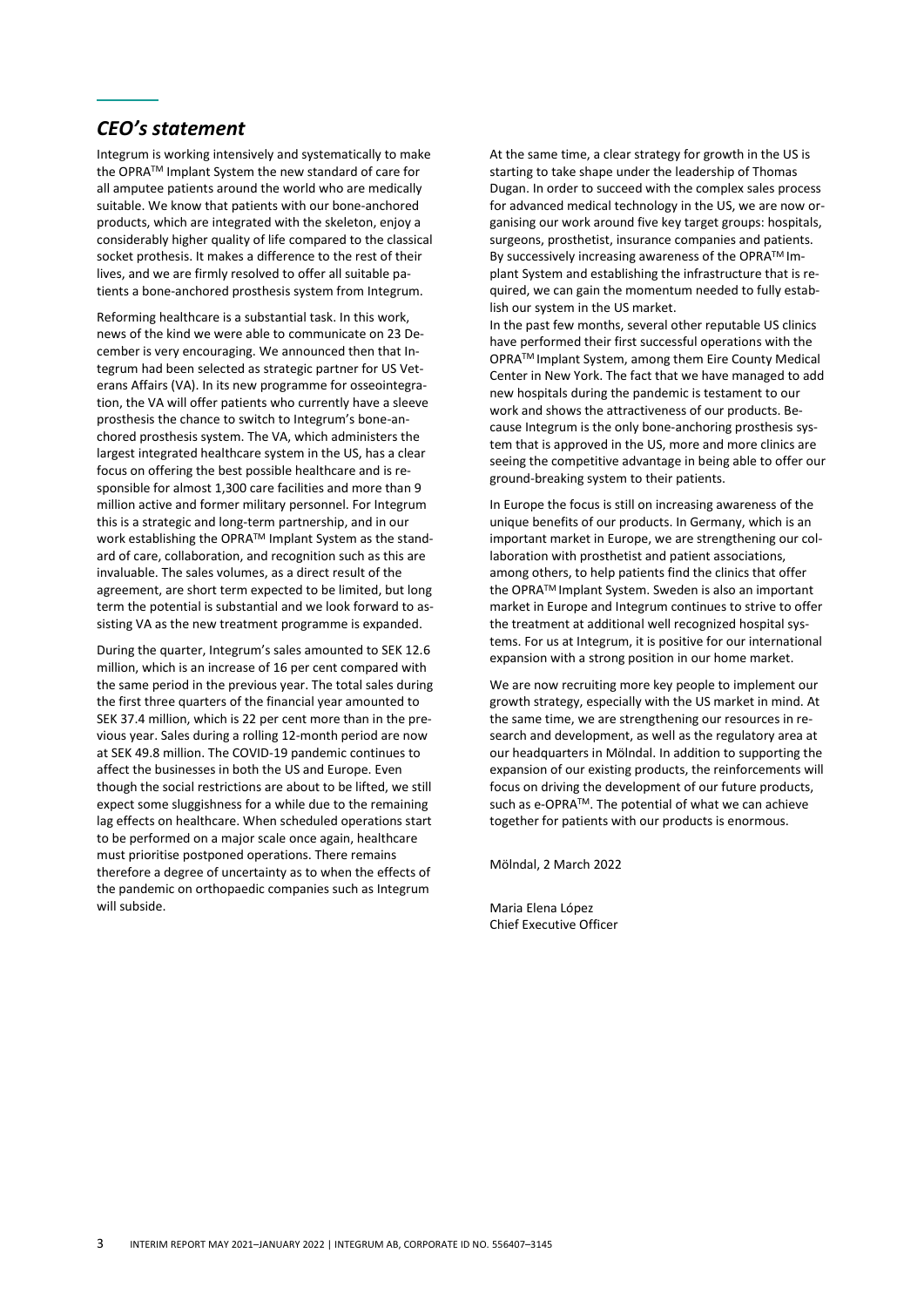## *Third quarter 2021/22 (November – January)*

### **Net sales**

Net sales for the third quarter of the year amounted to SEK 12.6 (10.9) million, an increase of 16.2% compared with the same period in the previous year. Calculated in local currency, sales increased by 15.4%. For revenue per market, see note 4 on page 20.

In the quarter, the US market stood at 80% (76%) of net sales. However, the pandemic continues to affect the ability of hospitals to meet patients for consultations or perform non-essential surgery. Another two centres in the US have performed their first OPRATM Implant System operations, and one centre has been granted approval to perform operations.

The effects of the pandemic are similar in Europe and the majority of sales will continue to come from Sweden, Germany and the Netherlands. In Germany, which is a priority market in EMEA, Integrum was well represented at VQSA's annual meeting (an association for Germany's leading orthopaedic engineers working with arm and hand prosthetics).

## **Costs and profit/loss**

Costs of goods sold amounted to SEK -4,903 thousand, corresponding to a gross margin of 61% (81%). Taking into account the currency effects related to internal sales to the subsidiary company Integrum Inc, the gross margin for the period amounted to 81% (68%). The gross margin is affected by the distribution between the OPRA™ Implant System and the Axor safety coupling. The gross margin is also charged by the variable remuneration that the company's contracted sellers receive in the US in connection with patient treatment. This also includes agreements entered into with Onkos Surgical and Implantcast Benelux.

Other external costs in the quarter amounted to SEK -6,657 (-3,890) thousand, and sales and marketing costs in the period amounted to SEK -2,370 (-643) thousand, corresponding to 34% (17) of other external costs.

Employee benefit expenses in the period amounted to SEK -7,044 (-4,710) thousand, where the increase was due to new recruitment between the periods. The company is in an expansion phase and estimates that the increase in employee benefit expenses will also continue in the next quarter.

Unrealised currency effects had a positive impact of SEK 5,441 thousand on the quarter's operating profit, attributable among other things to the translation of the receivable from the subsidiary company Integrum Inc at the rate on the balance sheet date.

The positive currency effect is recognised as other operating income, which during the quarter amounted to SEK 6,477 thousand. Negative current effects are recognised as other operating expenses and amounted during the quarter to SEK -1,036 thousand.

During the quarter, SEK 10,589 (1,424) thousand was capitalised as intangible assets. The expenses refer to expenditure for activities related to the ongoing transition from certification according to MDD (the former European Medical Device Directive) to the more comprehensive MDR (Medical Device Regulation). The company estimates that expenses related to this work will continue to be significant, mainly during the current financial year. Total depreciation/amortisation amounted to SEK 323 (323) thousand during the quarter.

Depreciation/amortisation attributable to the application of IFRS 16 amounted to SEK 174 (174) thousand. The remaining part relates to amortisation of patents granted.

## **Cash flow**

During the period November–January 2021/22, cashflow from operating activities amounted to SEK 863 thousand compared with SEK 737 thousand for the corresponding period in 2020.

Cash flow from changes in working capital amounted to SEK -9,277 (-1,697) thousand. Inventories and accounts receivable increased on the asset side, and the company's operating liabilities reduced during the quarter.

Cash flow from investing activities amounted to SEK -10,589 (-1,424) thousand and consists of investments related to ongoing MDR certification.

Cash flow from financing activities amounted to SEK 3,088 (-125) thousand, the positive cash flow being attributable to the utilisation of an issue of 177,000 shares related to incentive programmes for the company's employees and board for which the company received SEK 2,073 thousand. In addition to this, options for incentive programmes for the years 2021/2024 were subscribed for, for which the company received SEK 1,261 thousand.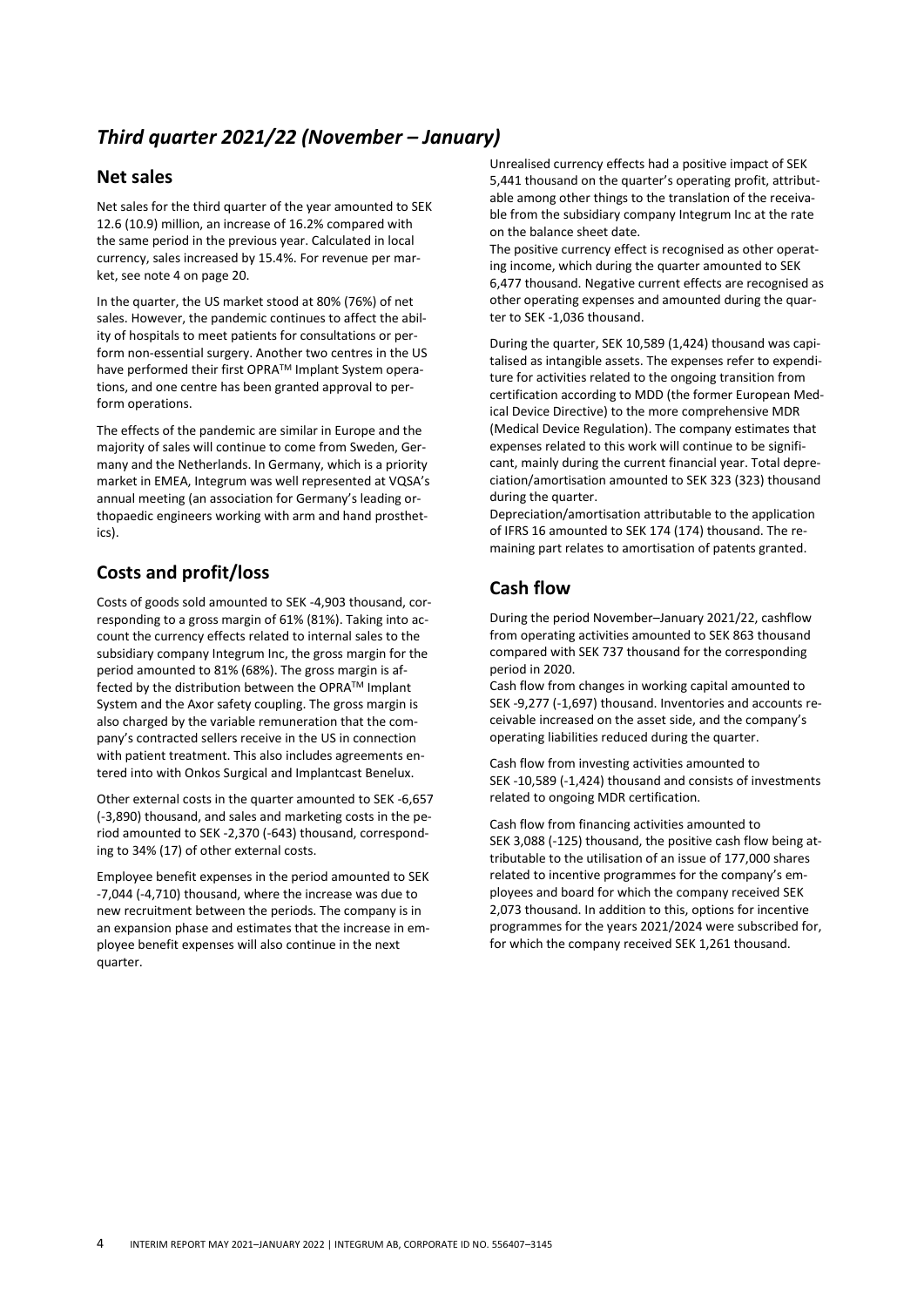## *1 May 2020 – 31 January 2021/22 (9 months)*

### **Net sales**

The net sales for the first nine months of the year amounted to SEK 37.4 (30.7) million, an increase of 22% compared with the same period in the previous year. Calculated in local currency, sales increased by 21%. For revenue per market, see note 4 on page 20.

In the period the US market represented 77% (78%) of net sales.

## **Costs and profit/loss**

The cost of goods sold amounted to SEK -8,435 thousand, corresponding to a gross margin of 77% (85%). Taking into account the currency effects related to internal sales to the subsidiary company Integrum Inc, the gross margin for the period amounted to 81% (78%).

Other external costs during the period amounted to SEK -18,611 (-13,050) thousand. Sales and marketing costs during the period amounted to SEK -6,670 (-1,654) thousand, corresponding to 35% (13%) of other external costs. The increase between the periods can be attributed among other things to increased marketing activities, primarily in the US, as well as participation in trade fairs in both the US and Germany during the period.

Employee benefit expenses during the period amounted to SEK -17,212 (-11,434) thousand. The increase between the periods is due to new recruitment. The company is in an expansion phase and estimates that employee benefit expenses will increase in the coming quarters.

Unrealised currency effects had a positive impact of SEK 7,935 thousand on the period's operating profit/loss, attributable among other things to the translation of the receivable from the subsidiary company Integrum Inc at the rate on the balance sheet date.

A positive currency effect is recognised as other operating income, which during the period amounted to SEK 12,861 thousand. Negative currency effects are reported as other operating expenses and during the period amounted to SEK -4,926 thousand.

During the period, SEK 16,872 (1,535) thousand was capitalised as intangible assets. The expenses refer to expenditure related to the ongoing transition from certification in accordance with MDD to MDR. Total depreciation/amortisation amounted to SEK 944 (969) thousand in the period, of which SEK 73 (0) thousand derives from amortisation of expenditure for regulatory approval in the US.

Depreciation/amortisation attributable to the application of IFRS 16 amounted to SEK 523 (523) thousand. The remaining part relates to amortisation of patents granted.

## **Cash flow**

During the period May–January 2021/22, cash flow from operating activities amounted to SEK 2,261 thousand compared with SEK -1,166 thousand for the corresponding period in 2020. Cash flow from changes in working capital amounted to SEK -14,548 (-3,849) thousand. Inventories and accounts receivable have increased on the asset side. On the liability side, accounts payable have reduced.

Cash flow from investing activities amounted to SEK -16,872 (-1,535) thousand and consists of investments related to ongoing MDR certification and the approved PMA application.

Cash flow from financing activities during the period amounted to SEK 117,612 (1,756) thousand. The positive cash flow from financing activities are related to capital injection in June 2021, and utilization of warrants in January 2022, as part of the incentives program for employees and members of the Board of Directors, in total the company received SEK 121,000 thousand (prior fees) i June and SEK 2,073 thousand in January 2022.

## **Financial position**

As of 31 January 2021, the group's liquid assets amounted to SEK 93.8 million, with equity of SEK 158.0 million and the equity/assets ratio being 92.1%. On 31 January 2020 the group's liquid assets amounted to SEK 9.4 million, with equity of SEK 26.4 million and equity/assets ratio being 72.3%. Equity per share amounted to SEK 8.4 (1.6) as at 31 January 2021.

## **Parent company**

In the parent company, Integrum AB, the costs for raising capital were recognised in connection with the rights issue which was performed in June 2021. In total, these costs amounted to SEK 6.3 million. These costs have been reported directly against equity.

### **Future prospects**

Integrum predicts that the growth rate of the company's sales revenues will continue to be affected by the COVID-19 pandemic in the short term.

To what extent depends largely on how quickly healthcare can return to full operational capacity. This is of course affected by new variants of the coronavirus and the availability of healthcare professionals.

At the same time, work is continuing to create the conditions for a global scalable business and a high-performing sustainable organisation and thereby the successful commercialisation of our entire product portfolio.

We are still planning the expansion of our business in the US at a rapid pace, which is key to our long-term growth. In parallel, investments are being made through partners in key markets within the EMEA, where we see opportunities especially in the German market.

The strong cash position, which on 31 January amounted to SEK 93.8 million, provides excellent conditions for further broadening and strengthening the competence in the organisation and continued market investments for longterm strong growth.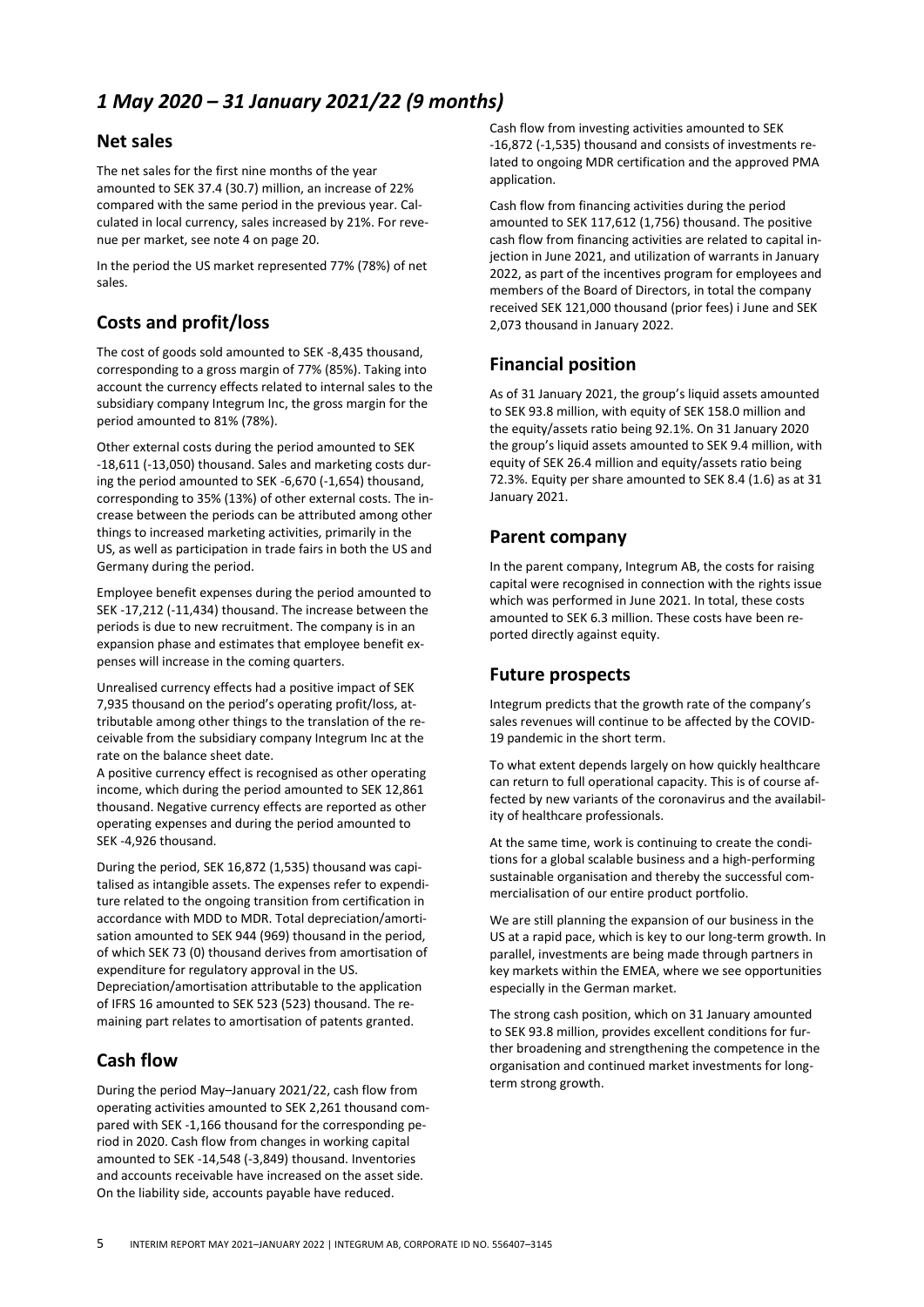## *Other information*

## **Personnel and organisation**

At the end of the period, the number of employees amounted to 22 (20), of which 8 (8) are women and 14 (12) men. Of these, 17 (18) were people employed in Sweden and 5 (2) in the US. In addition, the company is hiring external consultants for individual projects. The cost of consultants is recognised as other external costs.

## **Transactions with related parties**

During the period, companies related to Chairman of the Board Rickard Brånemark invoiced the company SEK 1,459 thousand for clinical expertise work during the period. The cost has been recognised in other operating expenses.

During the quarter, board member Patric Lindgren invoiced the company SEK 276 thousand for work associated with raising capital during the year. The cost has been recognised in other external expenses.

No other transactions that significantly affected the company's profit/loss or financial position were performed with related parties during the quarter or period.

## **Significant risks and uncertainties**

Integrum strives to continually identify, evaluate and manage risks in different systems and processes. Risk analyses are performed continually in connection with normal operations and major activities.

The most significant strategic and operational risks that affect the company's business and industry are described on page 5 of the company's annual report for the 2020/2021 financial year. The main risks and uncertainties include market risks, seasonal risks, currency risks, permits and

## **This interim report has not been subject to review by the company's auditors.**

#### **Financial statements**

Interim reports and other financial reports are available at [www.integrum.se](https://integrum.se/investor-relations/financial-reports-calendar/)

#### **Upcoming reports**

- The year-end report for the 2021/2022 financial year will be published on 10 June 2022
- The annual report for the 2021/22 financial year will be published in August 2022

certifications, product quality, dependence on suppliers and liquidity risks. The reported risks as described in the annual report are deemed to be essentially unchanged.

### **Events after the balance sheet date**

The company continues to grow its workforce, and in the first month of the fourth quarter the company welcomed three new employees. In addition, another four employees were about to start at the company during the fourth quarter.

There are no other significant events to report after the end of the period.

#### **Assurance**

The board of directors and the CEO declare that the interim report for the nine-month period in 2021/2022 gives a full and fair view of the operations, position and performance of the parent company and group and describes the significant risks and uncertainty factors faced by the parent company and the companies included in the group.

Mölndal 2 March 2022

| Maria Lopez Damian         | Rickard Brånemark     |  |  |  |  |
|----------------------------|-----------------------|--|--|--|--|
| Chief Executive Officer    | Chairman of the Board |  |  |  |  |
| Artur Aira                 | Andrew Christensen    |  |  |  |  |
| <b>Board Member</b>        | <b>Board Member</b>   |  |  |  |  |
| Karin Johansson Wingstrand | Bengt Sjöholm         |  |  |  |  |
| <b>Board Member</b>        | <b>Board Member</b>   |  |  |  |  |
| Patric Lindgren            | Cecilia Wikström      |  |  |  |  |
| <b>Board Member</b>        | <b>Board Member</b>   |  |  |  |  |

### **Trading venue and Certified Adviser**

Since 15 May 2017 Integrum's share has been listed on Nasdaq First North Growth Market. The company's Certified Adviser is Erik Penser Bank (tel. no.: +46 (0)8-463 83 00, e-mail: [certifiedadviser@penser.se\)](mailto:certifiedadviser@penser.se).

## **Please refer any questions to**

Maria Elena López, CEO Tel. no.: +46 (0) 708-46 10 69 [maria.lopez@integrum.se](mailto:maria.lopez@integrum.se)

Dennis Baecklund, CFO Tel. no.: +46 (0) 725 56 68 69 [dennis.baecklund@integrum.se](mailto:dennis.baecklund@integrum.se)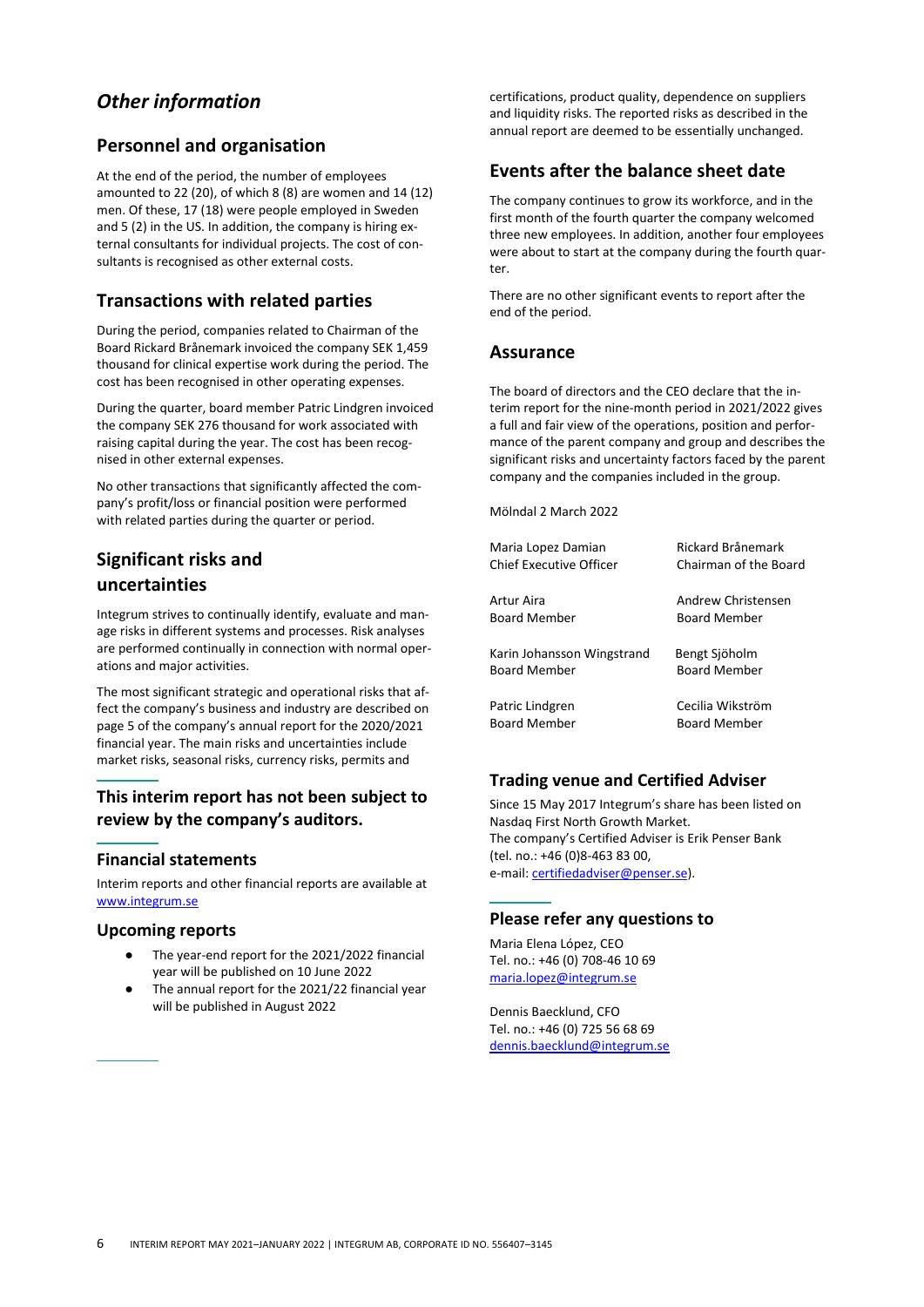## **CONSOLIDATED STATEMENT OF COMPREHENSIVE INCOME**

|                                                           |             | November - January |           | May - January | <b>Full year</b> |           |
|-----------------------------------------------------------|-------------|--------------------|-----------|---------------|------------------|-----------|
| <b>Amounts in SEK thousand</b>                            | <b>Note</b> | 2021/2022          | 2020/2021 | 2021/2022     | 2020/2021        | 2020/2021 |
|                                                           |             |                    |           |               |                  |           |
| Net sales                                                 | 4           | 12,636             | 10,877    | 37,401        | 30,664           | 43,093    |
| Capitalized work for own account                          |             | 1,353              |           | 1,353         |                  |           |
| Other operating income                                    | 5           | 6,477              | 3,726     | 12,861        | 7,232            | 8,385     |
| Total                                                     |             | 20,466             | 14,604    | 51,615        | 37,896           | 51,478    |
| Raw materials and consumables                             |             | $-4,903$           | $-2,067$  | $-8,435$      | $-4,691$         | $-8,205$  |
| Other external costs                                      | 7           | $-6,657$           | $-3,890$  | $-18,611$     | $-13,050$        | $-18,140$ |
| Employee benefit expenses                                 |             | $-7,044$           | $-4,710$  | $-17,212$     | $-11,434$        | $-16,571$ |
| Depreciation and impairment of property, plant and equip- |             |                    |           |               |                  |           |
| ment and                                                  |             | $-323$             | $-323$    | $-944$        | $-969$           |           |
| intangible assets                                         |             |                    |           |               |                  | $-1,292$  |
| Other operating expenses                                  | 6           | $-1,036$           | $-2,349$  | $-4,926$      | $-6,454$         | $-9,093$  |
| <b>Total expenses</b>                                     |             | $-19,963$          | $-13,339$ | $-50,129$     | $-36,597$        | $-53,301$ |
| <b>Operating profit</b>                                   |             | 503                | 1,265     | 1,486         | 1,298            | $-1,823$  |
| <b>Financial income</b>                                   |             | 74                 | 201       | 177           | 337              | 455       |
| <b>Financial expenses</b>                                 |             | $-36$              | $-1,131$  | $-181$        | $-1,514$         | $-781$    |
| <b>Net financial items</b>                                |             | 38                 | -930      | -5            | $-1,177$         | $-326$    |
| Profit after financial items                              |             | 541                | 334       | 1,482         | 121              | $-2,149$  |
| Profit/loss before tax                                    |             | 541                | 334       | 1,482         | 121              | $-2,149$  |
| Income tax                                                |             | -9                 |           | 16,498        |                  |           |
| Profit/loss for the period                                |             | 532                | 334       | 17,980        | 121              | $-2,149$  |
| Other comprehensive income:                               |             |                    |           |               |                  |           |
| Items that may be reclassified for                        |             |                    |           |               |                  |           |
| the net profit/loss for the period                        |             |                    |           |               |                  |           |
| Exchange rate differences when translating                |             |                    |           |               |                  |           |
| foreign operations                                        |             | $-4,228$           |           | $-2,778$      | 2,466            | 2,406     |
| Other comprehensive income for the period                 |             | $-4,228$           | ÷,        | $-2,778$      | 2,466            | 2,406     |
| Total comprehensive income for the period                 |             | $-3,696$           | 334       | 15,202        | 2,587            | 257       |

The profit/loss and comprehensive income for the period are wholly attributable to parent company shareholders.

#### **Earnings per share, calculated on the profit/loss for the period attributable to parent company shareholders:**

|                                    |             | November-January |           | May-January | <b>Full vear</b> |           |
|------------------------------------|-------------|------------------|-----------|-------------|------------------|-----------|
| <b>Amounts in SEK</b>              | <b>Note</b> | 2021/2022        | 2020/2021 | 2021/2022   | 2020/2021        | 2020/2021 |
| Earnings per share before dilution |             | 0.03             | 0.02      | 0.97        | 0.01             | $-0.14$   |
| Earnings per share after dilution  |             | 0.03             | 0.02      | 0.95        | 0.01             | $-0.13$   |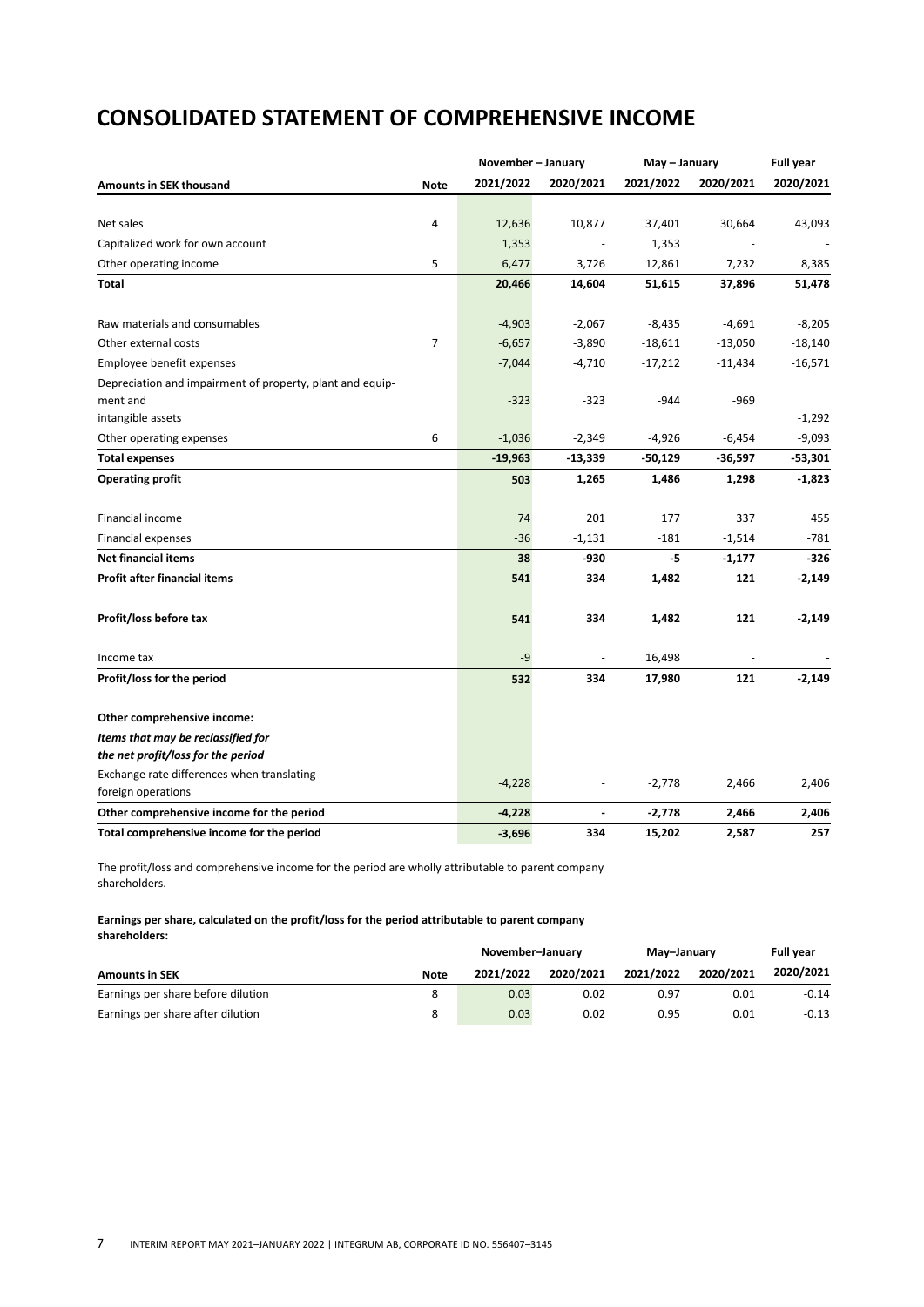## **STATEMENT ON CONSOLIDATED FINANCIAL POSITION**

| Amounts in SEK thousand                                       | <b>Note</b> | 31/01/2022 | 31/01/2021 | 30/04/2021 |
|---------------------------------------------------------------|-------------|------------|------------|------------|
| <b>ASSETS</b>                                                 |             |            |            |            |
| <b>Non-current assets</b>                                     |             |            |            |            |
| Intangible assets                                             |             |            |            |            |
| Capitalised expenditure for development work and similar work |             | 18,351     | 182        | 1,512      |
| Concessions, patents, licences, trademarks and similar rights |             | 419        | 2,113      | 807        |
| <b>Total intangible assets</b>                                |             | 18,769     | 2,294      | 2,319      |
|                                                               |             |            | 0          |            |
| Right of use                                                  |             | 523        | 1,220      | 1,046      |
| Deferred tax assets                                           |             | 18,824     | 2,153      | 2,157      |
| <b>Total non-current assets</b>                               |             | 38,117     | 5,667      | 5,522      |
| <b>Current assets</b>                                         |             |            |            |            |
| <b>Inventories</b>                                            |             |            |            |            |
| Finished goods and goods for resale                           |             | 15,440     | 7,514      | 10,047     |
| <b>Total inventories</b>                                      |             | 15,440     | 7,514      | 10,047     |
| <b>Current receivables</b>                                    |             |            |            |            |
| Accounts receivable                                           |             | 16,910     | 11,793     | 12,027     |
| Tax assets                                                    |             | 536        | 405        | 329        |
| Other receivables                                             |             | 1,795      | 586        | 1,034      |
| Prepaid expenses and accrued income                           |             | 4,758      | 1,552      | 1,607      |
| Liquid assets                                                 |             | 93,846     | 9,437      | 7,658      |
| <b>Total current receivables</b>                              |             | 117,845    | 23,773     | 22,652     |
| <b>Total current assets</b>                                   |             | 133,285    | 31,287     | 32,699     |
| <b>TOTAL ASSETS</b>                                           |             | 171,402    | 36,954     | 38,220     |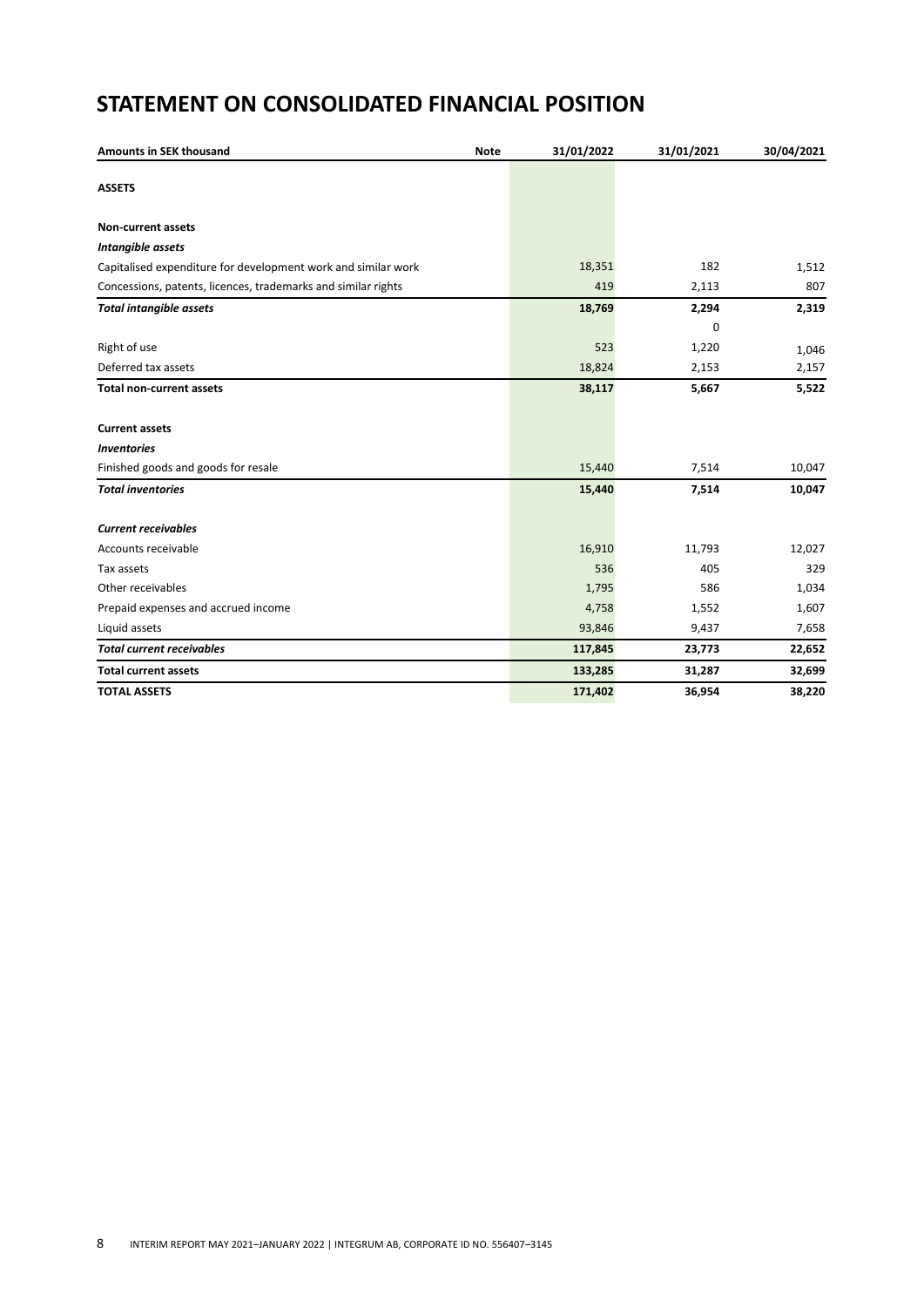## **STATEMENT ON CONSOLIDATED FINANCIAL POSITION cont.**

| <b>Amounts in SEK thousand</b>                                    | <b>Note</b> | 31/01/2022 | 31/01/2021 | 30/04/2021 |
|-------------------------------------------------------------------|-------------|------------|------------|------------|
|                                                                   |             |            |            |            |
| <b>EQUITY</b>                                                     |             |            |            |            |
| Share capital                                                     |             | 1,275      | 1,109      | 1,109      |
| Other contributed capital                                         |             | 205,921    | 87,568     | 87,568     |
| Reserves                                                          |             | $-1,198$   | 1,760      | 2,242      |
| Profit/loss brought forward, including profit/loss for the period |             | $-48,023$  | $-63,733$  | $-66,665$  |
| Total equity attributable to parent company shareholders          |             | 157,975    | 26,704     | 24,254     |
| <b>LIABILITIES</b>                                                |             |            |            |            |
| Long-term liabilities                                             |             |            |            |            |
| Other liabilities to credit institutions                          |             |            | 401        | 444        |
| Lease liabilities                                                 |             |            | 687        | 344        |
| <b>Total non-current liabilities</b>                              |             |            | 1,088      | 788        |
| <b>Current liabilities</b>                                        |             |            |            |            |
| Liabilities to credit institutions                                |             | 296        | 193        | 42         |
| Advance payments from customers                                   |             |            | 144        |            |
| Accounts payable                                                  |             | 5,535      | 2,657      | 4,425      |
| Lease liabilities                                                 |             | 503        | 711        | 711        |
| Other current liabilities                                         |             | 1,189      | 2,970      | 1,044      |
| Accrued expenses and deferred income                              |             | 5,905      | 2,487      | 6,957      |
| <b>Total current liabilities</b>                                  |             | 13,428     | 9,161      | 13,179     |
| <b>TOTAL EQUITY AND LIABILITIES</b>                               |             | 171,402    | 36,954     | 38,220     |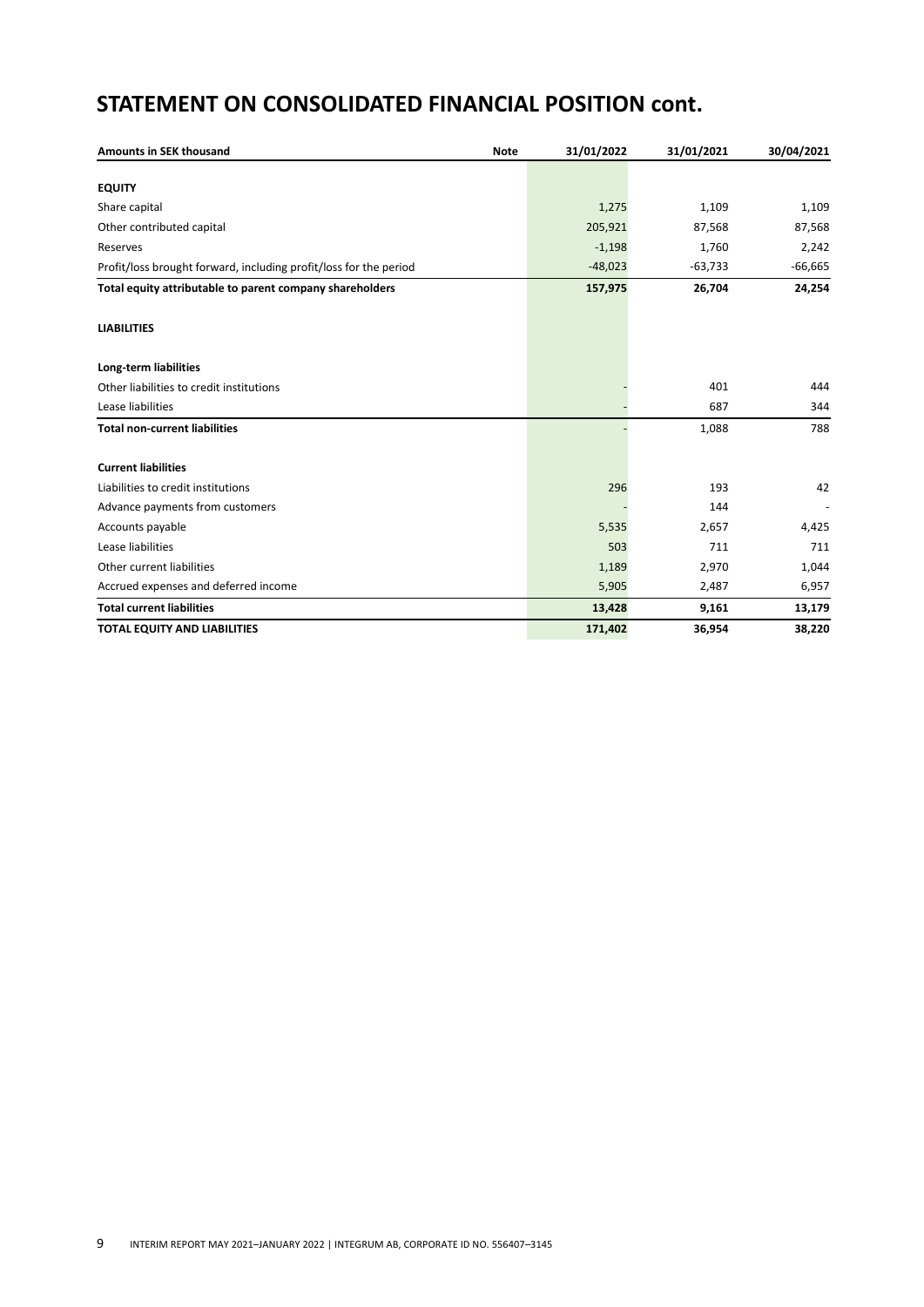## **STATEMENT OF CHANGES IN CONSOLIDATED EQUITY**

| <b>Amounts in SEK thousand</b>                                          | <b>Note</b> | Share<br>capital | Other<br>contributed<br>capital | <b>Reserves</b> | Profit/loss brought<br>forward (including<br>profit/loss for the<br>period) | <b>Total equity</b> |
|-------------------------------------------------------------------------|-------------|------------------|---------------------------------|-----------------|-----------------------------------------------------------------------------|---------------------|
| Opening balance on 1 May 2019                                           |             | 877              | 63,973                          | $-662$          | $-48,137$                                                                   | 16,051              |
| <b>Effect of transition to IFRS</b>                                     |             |                  |                                 | 662             | -662                                                                        | 0                   |
| IFRS 01-05-2019                                                         |             | 877              | 63,973                          | 0               | -48,799                                                                     | 16,051              |
| Profit/loss for the period                                              |             |                  |                                 |                 | $-15,717$                                                                   | $-15,717$           |
| Other comprehensive income for the period                               |             |                  |                                 | $-165$          |                                                                             | -165                |
| Total comprehensive income                                              |             | 0                | 0                               | $-165$          | $-15,717$                                                                   | $-15,882$           |
| <b>Transactions with shareholders</b>                                   |             |                  |                                 |                 |                                                                             |                     |
| New share issue                                                         |             | 180              | 19,166                          |                 |                                                                             | 19,346              |
| Options                                                                 |             |                  | 179                             |                 |                                                                             | 179                 |
| Ongoing new share issue                                                 |             |                  | 4,000                           |                 |                                                                             | 4,000               |
| <b>Total transactions with shareholders</b>                             |             | 180              | 23,345                          |                 | 0                                                                           | 23,525              |
| Closing balance on 30 April 2020                                        |             | 1,057            | 87,318                          | $-165$          | $-64,516$                                                                   | 23,694              |
|                                                                         |             |                  |                                 |                 |                                                                             |                     |
| Opening balance on 1 May 2020                                           |             | 1,057            | 87,318                          | $-165$          | $-64,516$                                                                   | 23,694              |
| Profit/loss for the period                                              |             |                  |                                 |                 | 121                                                                         | 121                 |
| Other comprehensive income for the period                               |             |                  |                                 | 2,587           |                                                                             | 2,587               |
| Total comprehensive income                                              |             | 0                | 0                               | 2,587           | 121                                                                         | 2,708               |
| <b>Transactions with shareholders</b>                                   |             |                  |                                 |                 |                                                                             |                     |
| New share issue                                                         |             | 52               | $-52$                           |                 |                                                                             | 0                   |
| Options                                                                 |             |                  | 302                             |                 |                                                                             | 302                 |
| <b>Total transactions with shareholders</b>                             |             | 52               | 250                             | 0               | 0                                                                           | 302                 |
| Closing balance on 31 January 2021                                      |             | 1,109            | 87,568                          | 1,760           | $-63,733$                                                                   | 26,704              |
|                                                                         |             |                  |                                 |                 |                                                                             |                     |
| Opening balance on 1 May 2020                                           |             | 1,057            | 87,318                          | -827            | $-63,854$                                                                   | 23,694              |
| Profit/loss for the period                                              |             |                  |                                 |                 | $-2,149$                                                                    | $-2,149$            |
| Other comprehensive income for the period                               |             |                  |                                 | 2,406           |                                                                             | 2,406               |
| Total comprehensive income                                              |             | 0                | 0                               | 2,406           | -2,149                                                                      | 257                 |
| <b>Transactions with shareholders</b>                                   |             |                  |                                 |                 |                                                                             |                     |
| New share issue                                                         |             | 52               | $-52$                           |                 |                                                                             | 0                   |
| Options                                                                 |             |                  | 302                             |                 |                                                                             | 302                 |
| <b>Total transactions with shareholders</b>                             |             | 52               | 250                             |                 |                                                                             | 302                 |
| Closing balance on 30 April 2021                                        |             | 1,109            | 87,568                          | 1,580           | $-66,003$                                                                   | 24,254              |
|                                                                         |             |                  |                                 |                 |                                                                             |                     |
| Opening balance on 1 May 2021                                           |             | 1,109            | 87,568                          | 1,580           | $-66,003$                                                                   | 24,254              |
| Profit/loss for the period<br>Other comprehensive income for the period |             |                  |                                 | $-2,778$        | 17,980                                                                      | 16,966<br>$-2,778$  |
| <b>Total comprehensive income</b>                                       |             | 0                | 0                               | $-2,778$        | 17,980                                                                      | 15,202              |
| <b>Transactions with shareholders</b>                                   |             |                  |                                 |                 |                                                                             |                     |
| New share issue                                                         |             | 166              | 117,092                         |                 |                                                                             | 117,258             |
| Options                                                                 |             |                  | 1,261                           |                 |                                                                             | 1,261               |
| <b>Total transactions with shareholders</b>                             |             | 166              | 118,353                         | 0               | 0                                                                           | 118,519             |
| Closing balance on 31 January 2022                                      |             | 1,275            | 205,921                         | $-1,198$        | -48,023                                                                     | 157,975             |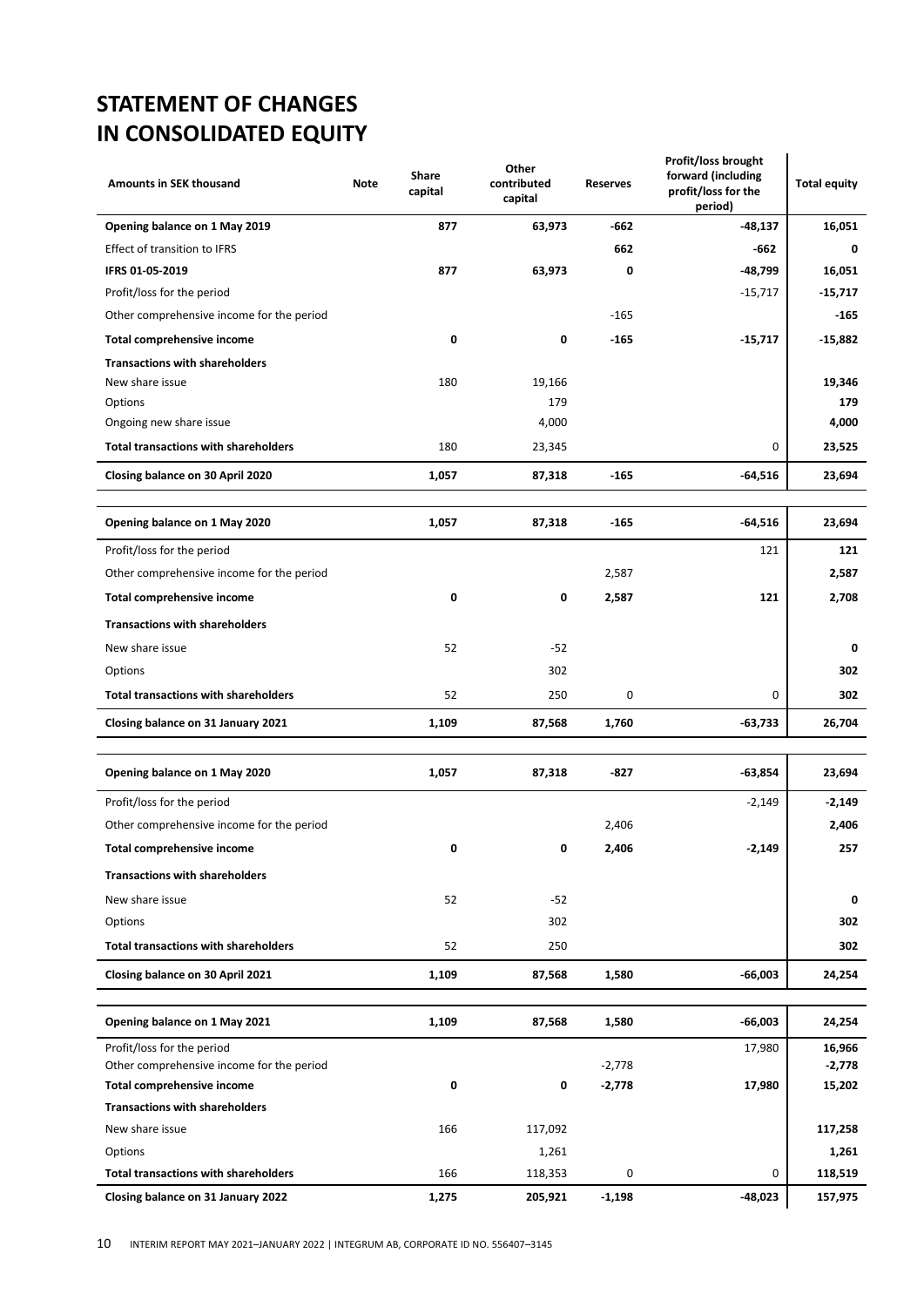|                                                                         | November - January |           |           | May - January |  |  |
|-------------------------------------------------------------------------|--------------------|-----------|-----------|---------------|--|--|
| <b>Amounts in SEK thousand</b><br><b>Note</b>                           | 2021/2022          | 2020/2021 | 2021/2022 | 2020/2021     |  |  |
| <b>Operating activities</b>                                             |                    |           |           |               |  |  |
| Profit/loss before financial items                                      | 503                | 334       | 1,486     | 121           |  |  |
| Interest received                                                       | 74                 | 80        |           | 76            |  |  |
| Interest paid                                                           | $-36$              |           | $-170$    |               |  |  |
| Adjustments for items not included in cash flow etc.                    | 323                | 323       | 944       | 969           |  |  |
| Cash flow from operating activities before change in<br>working capital | 863                | 737       | 2,261     | 1,166         |  |  |
| Cash flow from changes in working capital                               |                    |           |           |               |  |  |
| Changes in inventories                                                  | $-1,241$           | $-1,133$  | $-5,916$  | $-2,056$      |  |  |
| Changes in operating receivables                                        | $-2,519$           | 2,432     | $-10,050$ | $-4,522$      |  |  |
| Changes in operating liabilities                                        | $-6,381$           | $-339$    | $-842$    | 1,563         |  |  |
| Cash flow from operating activities                                     | $-9,277$           | 1,697     | $-14,548$ | $-3,849$      |  |  |
| <b>Investing activities</b>                                             |                    |           |           |               |  |  |
| Purchase of intangible assets                                           | $-10,589$          | $-1,424$  | $-16,872$ | $-1,535$      |  |  |
| Cash flow from investing activities                                     | $-9,380$           | $-1,424$  | $-16,872$ | $-1,535$      |  |  |
| <b>Financing activities</b>                                             |                    |           |           |               |  |  |
| New share issue                                                         | 2,073              | 0         | 117,092   | 2,003         |  |  |
| Options                                                                 | 1,261              | 0         | 1,261     | 260           |  |  |
| Leases                                                                  | $-184$             | -16       | $-551$    | $-378$        |  |  |
| Repayment of debt                                                       | $-62$              | $-109$    | $-190$    | $-130$        |  |  |
| Cash flow from financing activities                                     | 3,088              | $-125$    | 117,612   | 1,756         |  |  |
| Cash flow for the period                                                | $-16,778$          | 149       | 86,192    | $-3,627$      |  |  |
| Liquid assets at the start of the period                                | 110,624            | 9,288     | 7,658     | 13,064        |  |  |
| Liquid assets at end of period                                          | 93,846             | 9,437     | 93,846    | 9,437         |  |  |

## **CONSOLIDATED STATEMENT OF CASH FLOW IN SUMMARY**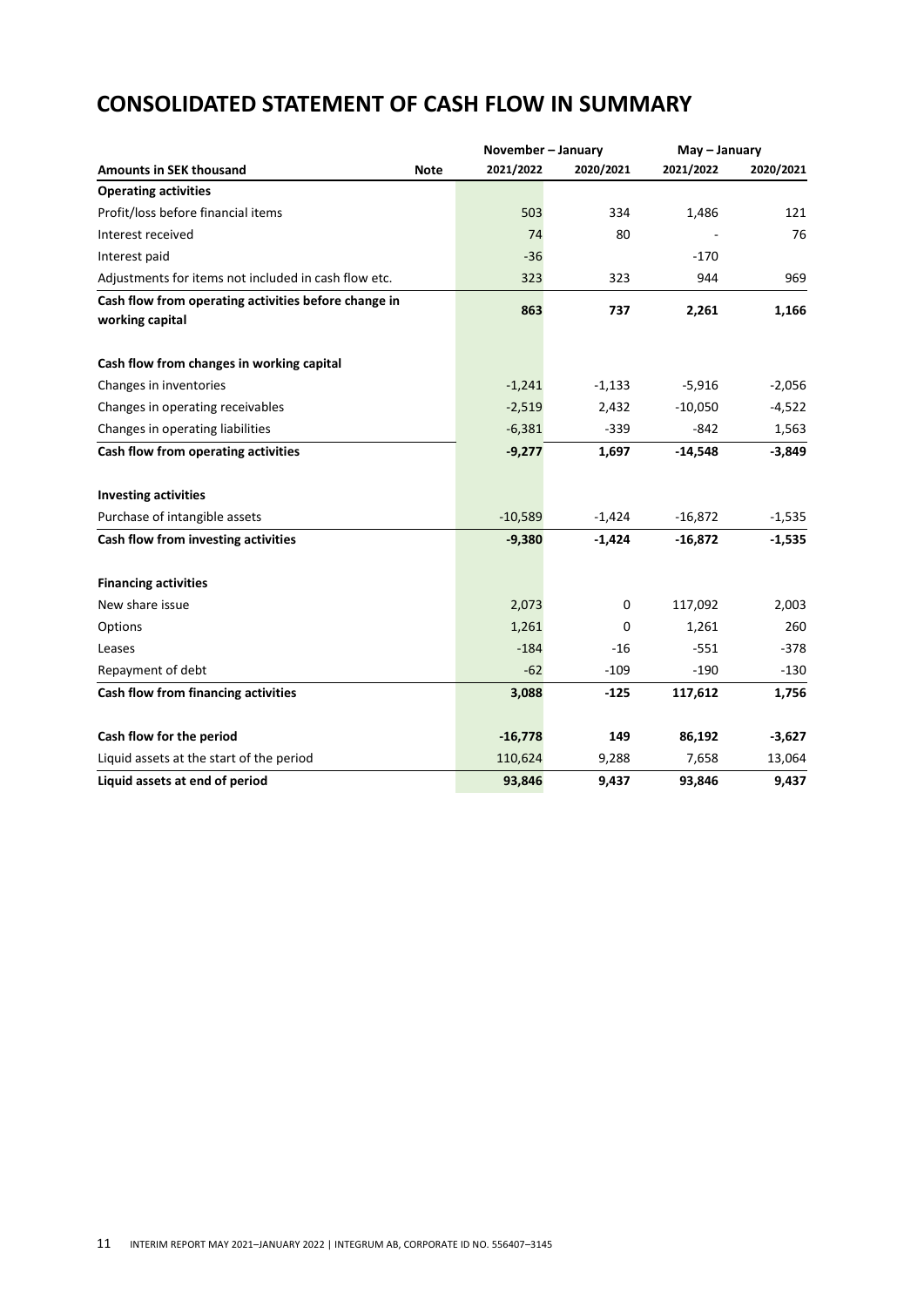|                                                      |                | November - January |                     | May - January | <b>Full year</b>    |           |
|------------------------------------------------------|----------------|--------------------|---------------------|---------------|---------------------|-----------|
| <b>Amounts in SEK thousand</b>                       | <b>Note</b>    |                    | 2021/2022 2020/2021 |               | 2021/2022 2020/2021 | 2020/2021 |
| Net sales                                            | 7              | 15,080             | 15,850              | 40,237        | 45,952              | 55,901    |
| Capitalized work for own account                     |                | 1,353              |                     | 1,353         |                     |           |
| Other operating income                               |                | 477                | 776                 | 12,857        | 4,282               | 4,940     |
| Total                                                |                | 22,910             | 16,626              | 54,447        | 50,233              | 60,841    |
| Raw materials and consumables                        |                | $-2,182$           | $-527$              | $-5,916$      | $-3,215$            | $-4,401$  |
| Other external costs                                 | $\overline{7}$ | $-4,924$           | $-4,328$            | $-13,734$     | $-11,599$           | $-15,040$ |
| Employee benefit expenses                            |                | $-5,329$           | $-2,773$            | $-13,324$     | $-9,144$            | $-13,432$ |
| Depreciation of property, plant and equipment        |                | $-148$             | $-149$              | $-421$        | -446                | $-595$    |
| Other operating expenses                             |                | $-964$             | $-2,349$            | $-4,908$      | $-6,454$            | $-9,060$  |
| <b>Total operating expenses</b>                      |                | $-13,547$          | $-10,126$           | $-38,303$     | $-30,858$           | $-42,528$ |
| <b>Operating profit</b>                              |                | 9,363              | 6,500               | 16,144        | 19,376              | 18,313    |
| <b>Profit from financial items</b>                   |                |                    |                     |               |                     |           |
| Interest income and similar income statement items   |                | 74                 | 201                 | 177           | 337                 | 455       |
| Interest expenses and similar income statement items |                | $-32$              | $-1,122$            | $-165$        | $-1,484$            | $-743$    |
| Total profit/loss from financial items               |                | 9,406              | 5,578               | 16,156        | 18,229              | 18,025    |
| <b>Profit after financial items</b>                  |                | 9,406              | 5,578               | 16,156        | 18,229              | 18,025    |
| Tax on profit for the period                         |                | $-1,938$           |                     | 4,342         |                     |           |
| Profit/loss for the period                           |                | 7,468              | 5,578               | 20,498        | 18,229              | 18,025    |

## **PARENT COMPANY INCOME STATEMENT IN SUMMARY**

In the parent company there are no items that are recognised as other comprehensive income, which is why the comprehensive income for the period corresponds to the profit/loss for the period.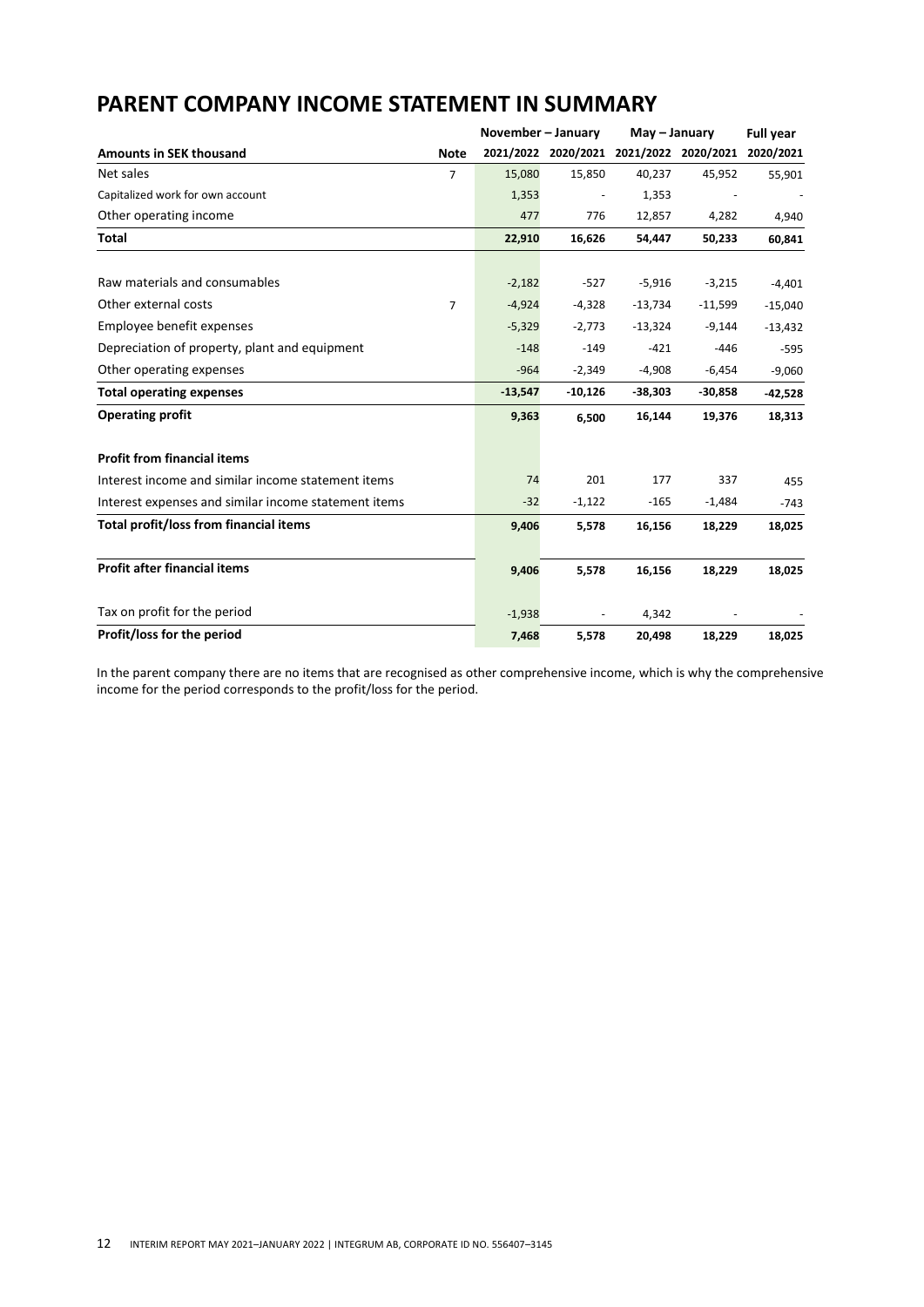## **PARENT COMPANY BALANCE SHEET IN SUMMARY**

| Amounts in SEK thousand                                       | <b>Note</b> | 31/01/2022 | 31/01/2021 | 30/04/2021 |
|---------------------------------------------------------------|-------------|------------|------------|------------|
| <b>ASSETS</b>                                                 |             |            |            |            |
| <b>Non-current assets</b>                                     |             |            |            |            |
| Capitalised expenditure for development work                  |             | 18,351     | 2,113      | 1,512      |
| Concessions, patents, licences, trademarks and similar rights |             | 419        | 182        | 807        |
| <b>Total intangible assets</b>                                |             | 18,769     | 2,294      | 2,319      |
| <b>Financial assets</b>                                       |             |            |            |            |
| Participations in group companies                             |             | 497        | 441        | 521        |
| Deferred tax assets                                           |             | 6,056      | 1,714      | 1,714      |
| <b>Total financial assets</b>                                 |             | 6,553      | 2,155      | 2,235      |
| <b>Total non-current assets</b>                               |             | 25,323     | 4,449      | 4,554      |
| <b>Current assets</b>                                         |             |            |            |            |
| <b>Inventories</b>                                            |             |            |            |            |
| Finished goods and goods for resale                           |             | 12,025     | 6,060      | 8,383      |
| <b>Total inventories</b>                                      |             | 12,025     | 6,060      | 8,383      |
| <b>Current receivables</b>                                    |             |            |            |            |
| Accounts receivable                                           |             | 1,930      | 2,419      | 1,901      |
| Receivables from group companies                              |             | 71,367     | 40,156     | 41,436     |
| Tax assets                                                    |             | 435        | 325        | 239        |
| Other receivables                                             |             | 1,795      | 586        | 1,034      |
| Prepaid expenses and accrued income                           |             | 3,921      | 1,313      | 1,388      |
| <b>Total current receivables</b>                              |             | 79,448     | 44,799     | 45,998     |
| Cash and bank balances                                        |             | 87,474     | 7,355      | 4,938      |
| <b>Total current assets</b>                                   |             | 178,947    | 58,213     | 59,320     |
| <b>TOTAL ASSETS</b>                                           |             | 204,270    | 62,662     | 63,874     |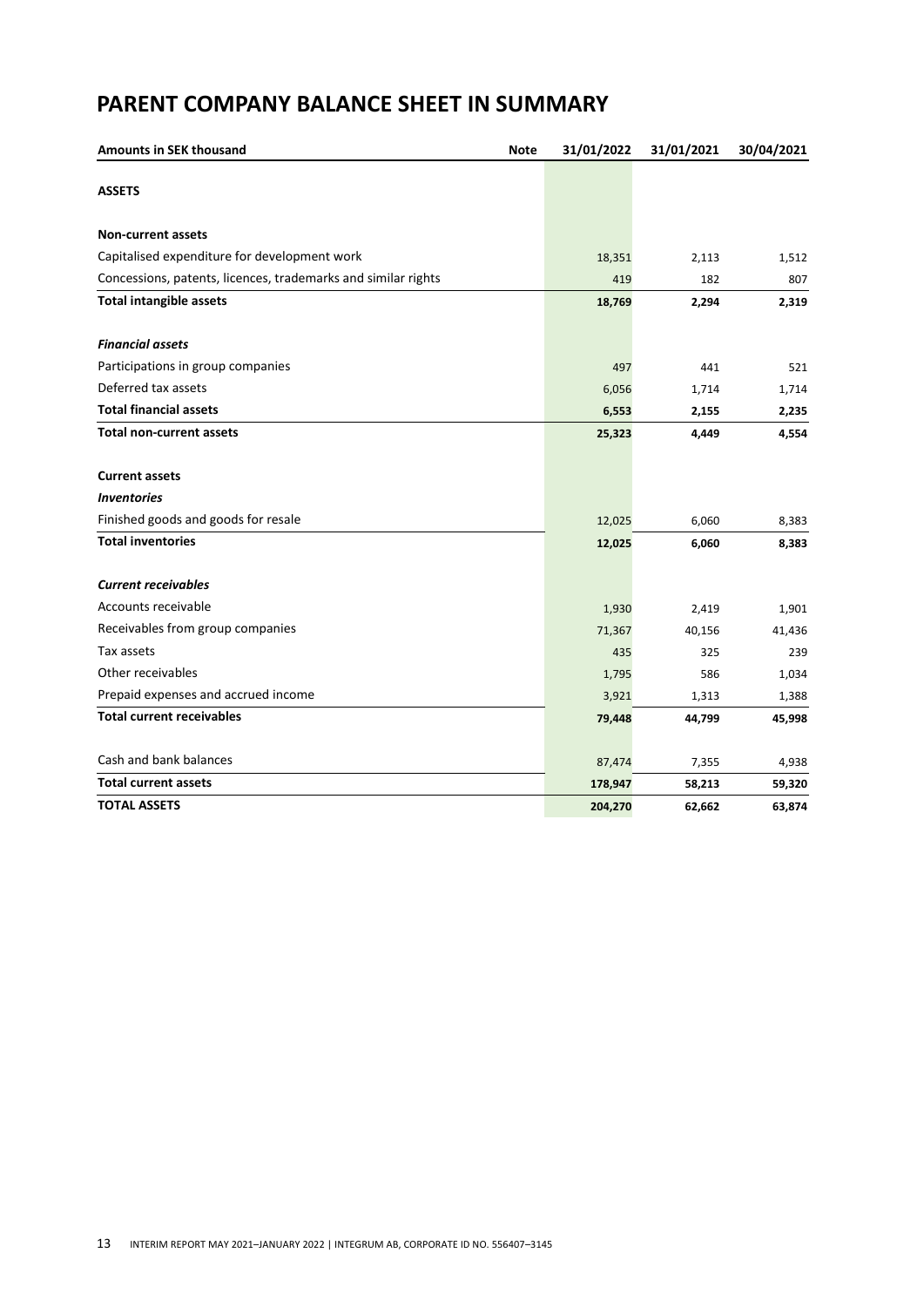## **PARENT COMPANY BALANCE SHEET IN SUMMARY cont.**

| <b>Amounts in SEK thousand</b>           | <b>Note</b> | 31/01/2022 | 31/01/2021 | 30/04/2021 |
|------------------------------------------|-------------|------------|------------|------------|
|                                          |             |            |            |            |
| <b>EQUITY AND LIABILITIES</b>            |             |            |            |            |
| <b>EQUITY</b>                            |             |            |            |            |
| <b>Restricted equity</b>                 |             |            |            |            |
| Share capital                            |             | 1,275      | 1,109      | 1,109      |
| Statutory reserve                        |             | 5          | 5          | 5          |
| <b>Total restricted equity</b>           |             | 1,280      | 1,114      | 1,114      |
| Non-restricted equity                    |             |            |            |            |
| Share premium reserve                    |             | 204,967    | 68,599     | 68,599     |
| Profit or loss from previous period      |             | $-33,243$  | $-32,942$  | $-32,942$  |
| Profit/loss for the period               |             | 20,498     | 18,229     | 18,025     |
| <b>Total non-restricted equity</b>       |             | 192,222    | 53,886     | 53,683     |
| <b>TOTAL EQUITY</b>                      |             | 193,502    | 55,000     | 54,797     |
| <b>LIABILITIES</b>                       |             |            |            |            |
| Long-term liabilities                    |             |            |            |            |
| Other liabilities to credit institutions |             |            | 401        | 444        |
| <b>Total non-current liabilities</b>     |             |            | 401        | 444        |
| <b>Current liabilities</b>               |             |            |            |            |
| Liabilities to credit institutions       |             | 296        | 193        | 42         |
| Advance payments from customers          |             |            | 144        |            |
| Accounts payable                         |             | 5,206      | 2,583      | 3,230      |
| Other current liabilities                |             | 1,189      | 2,461      | 1,044      |
| Accrued expenses and deferred income     |             | 4,077      | 1,879      | 4,317      |
| <b>Total current liabilities</b>         |             | 10,768     | 7,261      | 8,633      |
| <b>TOTAL LIABILITIES</b>                 |             | 10,768     | 7,662      | 9,077      |
| <b>TOTAL EQUITY AND LIABILITIES</b>      |             | 204,270    | 62,662     | 63,874     |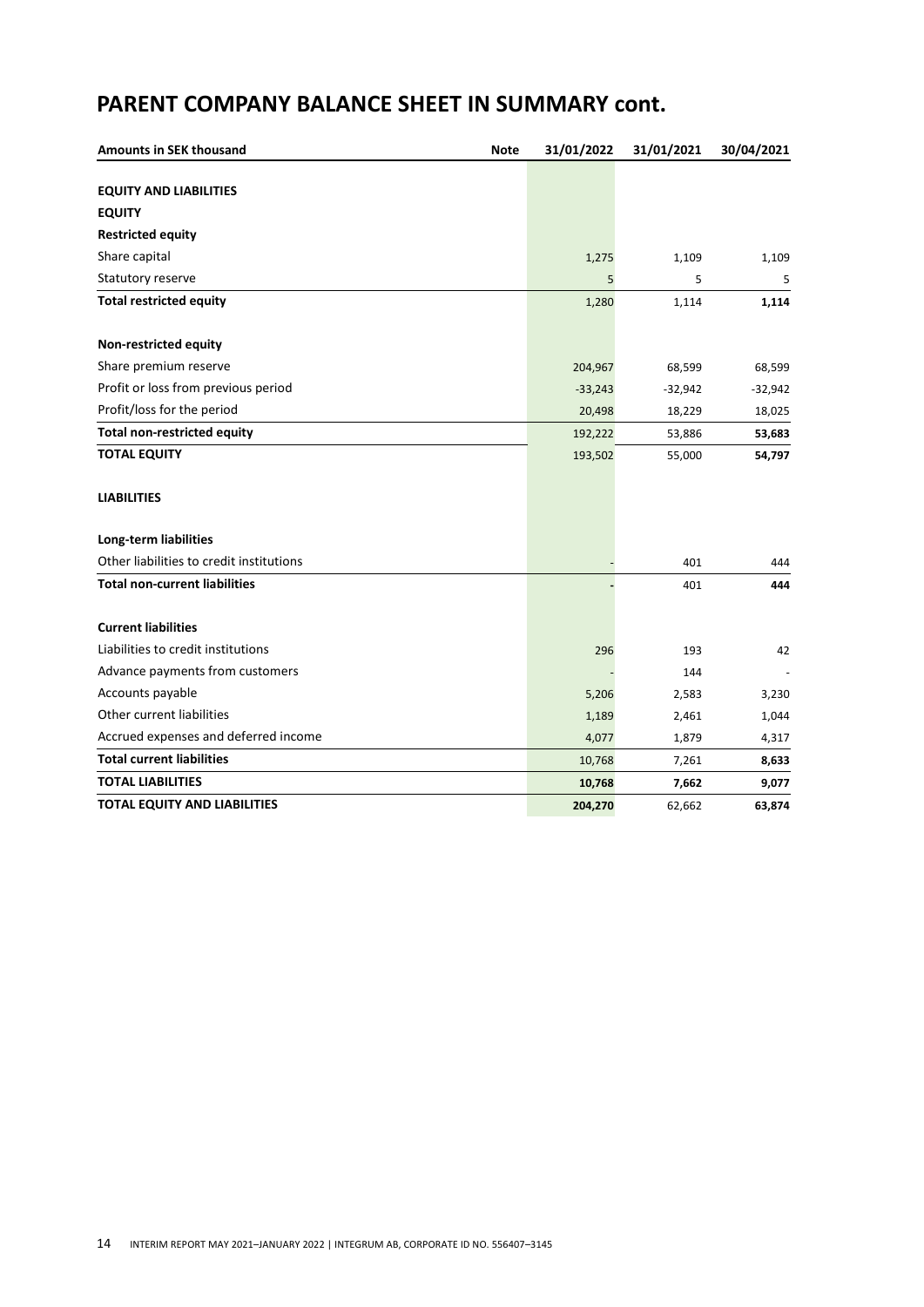## **NOTES**

## **Note 1 General information**

Integrum AB (publ) ("Integrum"), corporate ID number 556407-3145 is a parent company registered in Sweden with its registered office in Mölndal, street address Krokslätts Fabriker 50, 431 37 Mölndal, Sweden.

Unless otherwise stated, all amounts are reported in thousands of Swedish kronor (SEK thousand). Information in brackets refers to the comparison period.

## **Note 2 Summary of key accounting principles**

The most important accounting principles that are applied when these consolidated financial statements were prepared are set out below. Unless otherwise stated, these principles have been applied consistently for all of the periods presented.

### **2.1 Basis for preparing the reports**

The consolidated financial statements for Integrum have been prepared in accordance with the Annual Accounts Act and RFR 1 *Supplementary accounting rules for groups*, as well as International Financial Reporting Standards (IFRS) and interpretations from the IFRS Interpretations Committee (IFRS IC) which have been adopted by the EU. The consolidated financial statements have been prepared in accordance with the cost method. The interim report has been prepared according to IAS 34 *Interim Financial Reporting* and the Annual Accounts Act. See note 10 regarding the choices that have been made in connection with the preparation of the opening balance for accounting according to IFRS as at 1 May 2019.

Preparing reports in accordance with IFRS requires the use of some important estimates for accounting purposes. Furthermore, management is required to make certain judgments about the application of group accounting concepts. Areas that entail a high level of judgment, areas that are complex, and areas where assumptions and estimates are of significance for the consolidated financial statements are specified in note 3.

The parent company applies RFR 2 *Accounting for Legal Entities* and the Annual Accounts Act. The application of RFR 2 means that the parent company in the interim report for the legal entity shall apply all of the IFRS and statements adopted by the EU where this is possible within the framework of the Annual Accounts Act and the Safeguarding of Pension Commitments, etc. Act, taking into account the link between accounting and taxation.

In connection with the transition to reporting the consolidated financial statements according to IFRS, the parent company has transitioned to applying RFR 2. The transition from the previously applied accounting principles to RFR 2 has not had any effect on the parent company's income statement and balance sheet, equity or cash flow.

The parent company applies different accounting principles to the group in the cases provided below:

#### *Presentation formats*

The income statement and balance sheet comply with the format in the Annual Accounts Act. The report on change in equity also follows the group's presentation format but will contain the columns that are specified in the Annual Accounts Act. This means there is a difference in designations compared with the consolidated financial statements, primarily regarding financial income, financial expenses, and equity.

#### *Participations in subsidiaries*

Participations in subsidiaries are recognised at cost less any impairment. The cost includes acquisition-related expenses and any additional purchase prices paid.

When there is an indication that the value of participations in subsidiaries has declined, an assessment is made of the recoverable amount. If it is less than the carrying amount, an impairment loss is made. Impairment losses are recognised in the item "Profit/loss from participations in group companies".

#### *Financial instruments*

IFRS 9 is not applied in the parent company. The parent company instead applies the points specified in RFR 2 (IFRS 9 *Financial instruments,* pp. 3–10). Financial instruments are valued at cost. In subsequent periods, financial assets acquired with the intention of holding them in the short term will be recognised in accordance with the lowest value principle, i.e. at the lower of cost or market value.

When calculating the net realisable value of receivables that are recognised as current assets, the principles for impairment testing and loss risk provision in IFRS 9 shall be applied. For a receivable that is recognised at amortised cost at group level, this means that the loss risk provision that is reported in the group in accordance with IFRS 9 will also be recognised by the parent company.

#### *Leases*

The parent company does not apply IFRS 16 to a legal entity in accordance with the exception in RFR 2.

### **2.2 Consolidated financial statements**

#### *2.2.1 Basic accounting policies*

#### *Subsidiaries*

Subsidiaries are all companies over which the group has a controlling influence. The group controls a company when it is exposed to or is entitled to a variable return from its holding in the company and has the opportunity to affect the return through its influence in the company. Subsidiaries are included in the consolidated financial statements from the date on which the controlling influence is transferred to the group. Subsidiaries are excluded from the consolidated financial statements from the date on which the controlling influence ceases.

The acquisition method is used to report the group's business acquisitions. The purchase price of acquiring a subsidiary consists of the fair value of transferred assets, liabilities that the group incurs to from previous owners of the acquired company and the shares issued by the group. The purchase price also includes the fair value of all liabilities that are a consequence of the agreed contingent purchase price. Identifiable acquired assets and assumed liabilities in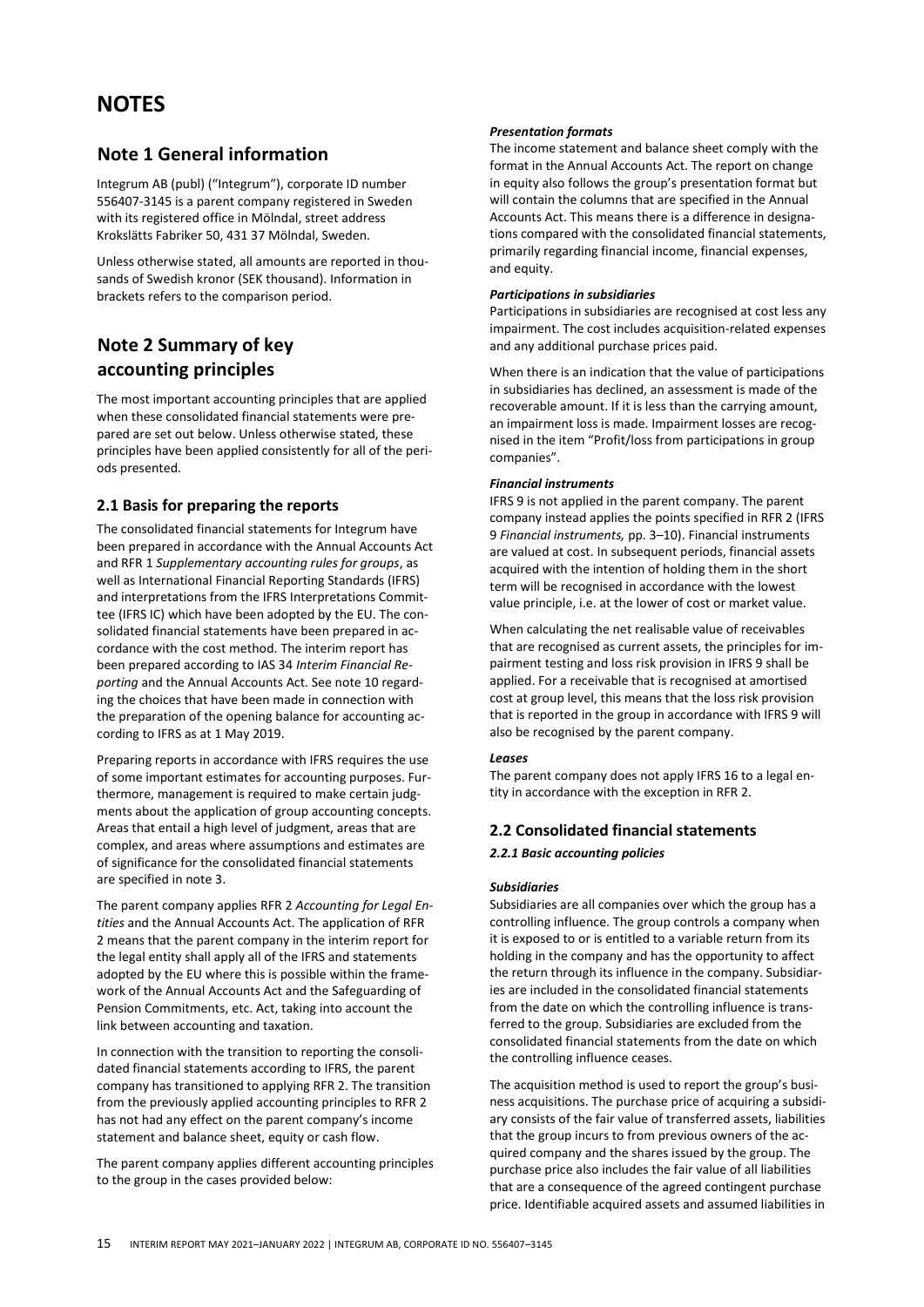a business acquisition are initially measured at their fair value on the acquisition date.

Acquisition-related costs are expenses when they arise and are reported in the item "other operating expenses" in the group's statement of comprehensive income.

Intra-group transactions, balance sheet items, revenue and transaction costs between group companies are eliminated. Profits and losses that result from intra-group transactions and that are reported in assets are also eliminated. The accounting policies for subsidiaries have been amended as appropriate to ensure consistent application of the group's policies.

#### **2.3 Reporting by segment**

Operating segments are reported in a way that agrees with the internal report that is submitted to the highest executive decision-maker. The highest executive decision-maker is the function responsible for allocating resources and assessing the operating segment's profit/loss. Integrum's CEO is the group's highest executive decision-maker. Integrum has identified an operating segment that constitutes the group's business as a whole. The assessment is based on the business as a whole regularly being reviewed by the CEO as a basis for decisions on the allocation of resources and assessment of its profit/loss.

#### **2.4 Translation of foreign currencies**

*2.4.1 Functional currency and presentation currency* The different units in the group have the local currency as their functional currency, and the local currency is defined as the currency used in the primary economic environment in which each unit primarily operates. The consolidated financial statements are presented in Swedish kronor (SEK), which is the parent company's functional currency and the

#### *2.4.2 Transactions and balance sheet items*

group's presentation currency.

Transactions in foreign currencies are translated into the functional currency using the exchange rates in force on the transaction date. Exchange rate gains and losses arising upon payment of such transactions and upon translating monetary assets and liabilities in foreign currencies at the rate on the balance sheet date are recognised in the operating profit in the statement of comprehensive income.

Exchange gains and losses attributable to loans and liquid assets are recognised in the statement of comprehensive income as financial income or costs. All other exchange rate gains and losses are recognised in the item "other operating expenses" or "other operating income" in the statement of comprehensive income.

#### *2.4.3 Translation of foreign group companies*

The figures and financial position of all group companies with a functional currency different to the reporting currency are translated into the group's reporting currency. Assets and liabilities for each of the balance sheets are translated from the foreign company's functional currency into the group's reporting currency, the Swedish krona, at the exchange rate prevailing on the balance sheet date. Income and expenses for each of the income statements are translated to Swedish kronor at the average exchange rate that existed at each transaction date. Translation differences that arise when translating the accounts of foreign operations are recognised in other comprehensive income. Accumulated profits and losses are recognised in the profit/loss for the period when the foreign business is divested wholly or in part.

#### **2.5 Revenue recognition**

The group's principles for reporting income from agreements with customers appear below.

#### *2.5.1 Sale of goods*

The group develops and markets systems for bone-anchored prostheses. Sales are made to hospitals, clinics and orthopaedists all over the world. All sales in the US market take place through the subsidiary Integrum Inc; sales in markets outside the US take place directly from the parent company, Integrum AB. Income is recognised as separate performance commitments and is classified as income from sales of goods. Income is recognised when control has been transferred to the buyer. Income from the sale of goods is reported on one occasion.

#### *2.5.2 Other operating income/expenses*

Income and expenses from activities outside ordinary operations are recognised as other operating income and operating expenses.

#### *2.5.3 Interest income*

Interest income is recognised as income using the effective interest rate method.

#### **2.6 Leasing**

The group leases premises and machines to some extent. Leases are recognised as right of use and as a corresponding liability on the date that the leased asset is available for use by the group. Each lease payment is divided between amortisation of the liability and financial cost. The financial cost will be distributed over the leasing period so that each accounting period is charged with an amount corresponding to a fixed interest rate for the reported liability during each period. The right of use is amortised on a straight-line basis over the asset's useful life and the length of the lease.

Assets and liabilities arising from leases are recognised initially at current value. Since this is the first report according to IFRS, all rights of use have been valued at the value of the lease liability with adjustment for prepaid lease fees attributable to the agreements as at 1 May 2019.

The leasing liabilities include the current value of the following lease payments:

fixed fees

variable leasing fees that depend on an index The leasing payments are discounted by the marginal borrowing rate.

The assets with right of use are valued at cost and include the following:

- the initial value of the lease liability and
- payments made at or before the date when the leased asset is made available to the lessee.

Leases of a lesser value or for a shorter period (less than one year) are expensed on a straight-line basis in the statement of comprehensive income.

*Options to extend and terminate agreements*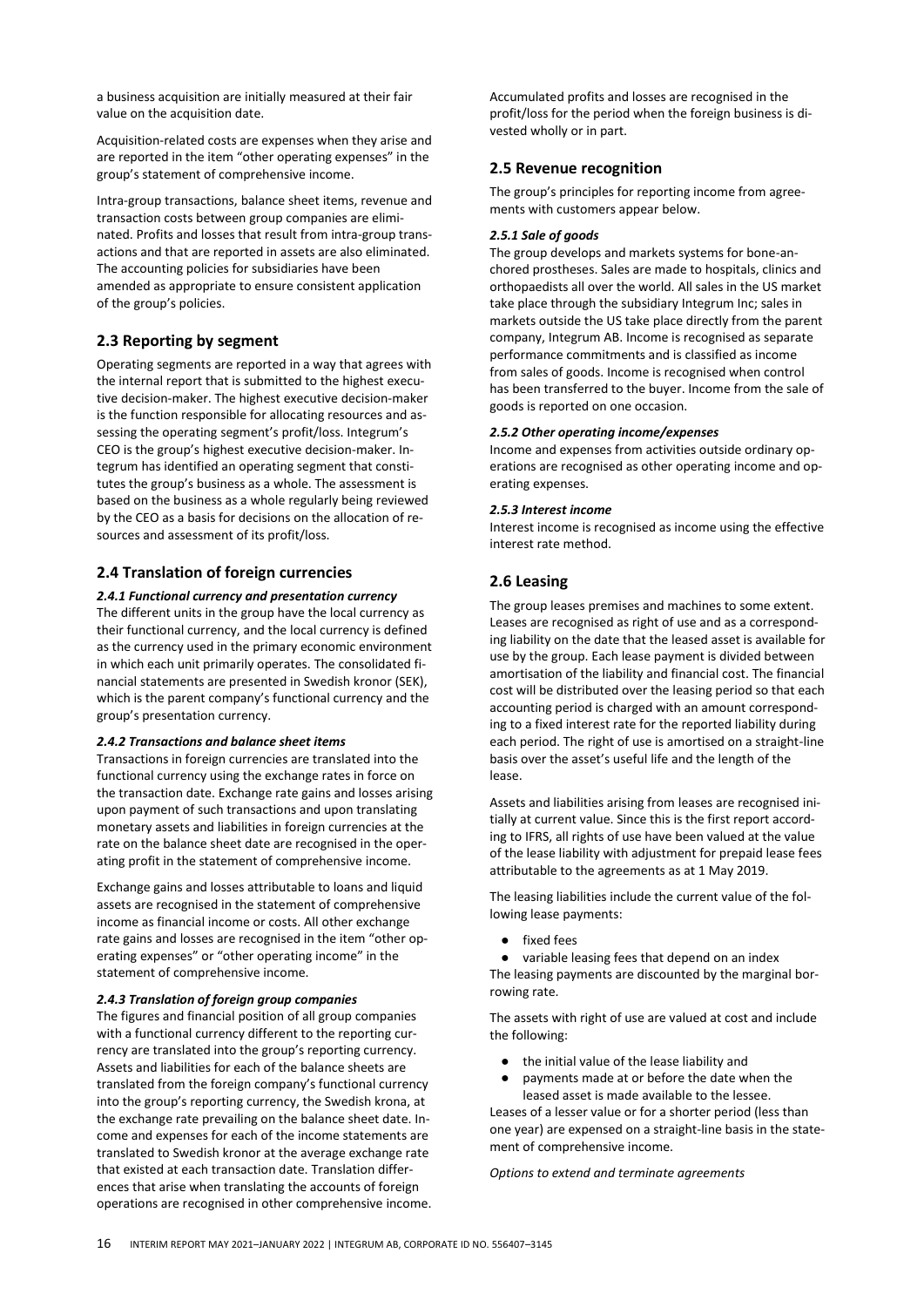Options to extend agreements are included in the group's property leases. The conditions are used to maximise the flexibility in the handling of the agreements.

#### **2.7 Remuneration to employees**

#### *2.7.1 Short-term remuneration*

Liabilities for salaries and benefits, including non-monetary benefits and paid absences, which are expected to be settled within 12 months of the end of the financial year are reported as current liabilities at the undiscounted amount that is expected to be paid when the debts are settled. Expenses are recognised as the services are performed by the employees. Liability is recognised as an obligation for remuneration to employees in the statement on consolidated financial position.

#### *2.7.2 Post-employment remuneration*

The group companies have defined-contribution pension plans only. A defined contribution pension plan is a pension plan according to which the group pays fixed fees to a separate legal entity. The group does not have any legal or informal obligation to pay additional fees if this legal entity does not have sufficient assets to pay all remuneration to employees relating to the employees' service during the current or previous periods. The fees are recognised as expenses in the profit/loss for the period as they are earned by the employees' performing services for the company during the period.

#### *2.7.3 Remuneration upon termination of employment*

Remuneration upon termination of employment, to the extent the remuneration does not provide the company any future economy benefits, is recognised as a liability and an expense only where the company has a legal or informal obligation to either

- a) terminate the employment of an employee or a group of employees before the normal time of termination of employment or
- b) provide remuneration upon termination of employment through an offer to encourage voluntary departure from employment.

Remuneration upon termination of employment is recognised only when the company has a detailed plan for the termination and does not have any realistic opportunity to cancel the plan.

#### **2.8 Current and deferred income tax**

The tax expense for the period includes current and deferred tax. Tax is recognised in the statement of comprehensive income, except when the tax relates to items recognised in other comprehensive income or directly in equity. In such cases, the tax is also recognised in other comprehensive income or equity.

Current tax is income tax for the current financial year that relates to the taxable profit for the year and the proportion of income tax for the previous financial year that has not yet been recognised. Deferred tax is income tax on taxable profit or loss pertaining to future financial years as a consequence of previous transactions or events.

Current tax is calculated on taxable profit for the period using the applicable tax rate. The current tax expense is calculated on the basis of the tax regulations that on the balance sheet date are decided or in practice decided in the countries where the parent company and its subsidiaries

are active and generate taxable income. The management regularly evaluates the claims made in self-declarations regarding situations where applicable tax rules are subject to interpretation. When deemed appropriate, it makes provisions for amounts that will probably have to be paid to the tax authority.

Deferred tax is recognised on all temporary differences that arise between the value for tax purposes of assets and liabilities and their carrying amounts in the consolidated financial statements. However, deferred tax liabilities are not recognised if they arise as a result of the first recognition of goodwill. Deferred tax is not recognised if it arises as a result of a transaction that constitutes the initial recognition of an asset or liability which is not a business acquisition and which, at the time of the transaction, did not affect the reported or taxable profit. Deferred income tax is calculated by applying the tax rates (and laws) that have been decided or announced by the balance sheet date and which are expected to apply when the deferred tax asset in question is realised, or the deferred tax liability is settled.

Deferred tax assets are recognised to the extent that it is probable that future tax surpluses will be available against which the temporary differences can be utilised.

Deferred tax assets and liabilities are offset when there is a legal right of set-off for the current tax assets and tax liabilities and when the deferred tax assets and tax liabilities relate to taxes debited by the same tax authority and refer either to the same taxable entity or different taxable entities where there is an intention to regulate the balances through net payments.

#### **2.9 Intangible assets**

#### *2.9.1 Capitalised expenditure for development work*

Expenditure for research, i.e. planned and systematic applications for the purpose of obtaining new scientific or technical knowledge and insight, are recognised as expenses when they arise. Development costs that are directly attributable to the development of Integrum's products and systems and that are controlled by the group are recognised as intangible assets when the following criteria are met:

- it is technically feasible to complete the products and systems so that they can be used;
- the company's intention is to complete them and use or sell them;
- there are conditions to use or sell them:
- it can be shown how they will generate likely future economic benefits;
- adequate technical, financial, and other resources to complete the development and to use or sell them are available; and
- the expenditure that is attributable to them during development can be calculated reliably.

Directly attributable expenses that are capitalised as part of the development work include expenses for employees and external consultants.

Other intangible assets acquired by the company are recognised at cost less accumulated amortisation and impairment. Expenses for internally generated goodwill and brands are recognised in the income statement as expenditure as they arise.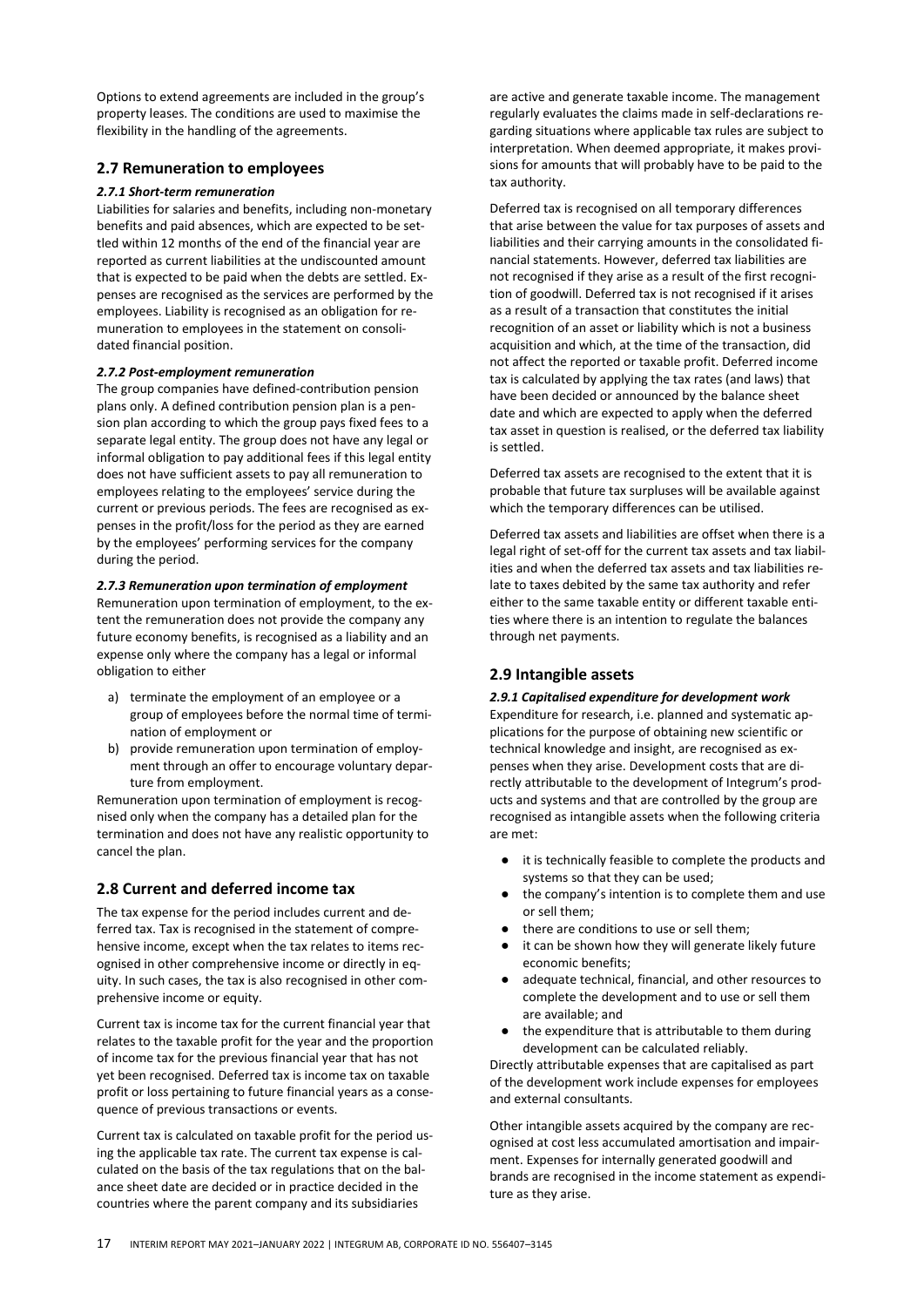Capitalised development costs are recognised as intangible assets and are amortised from the time the assets are ready to be used.

#### *2.9.2 Patents*

Patents that are acquired separately are recognised at cost. Patents have a fixed useful life and are recognised at cost less accumulated amortisation and impairment.

#### *2.9.3 Useful lives for the group's intangible assets*

Capitalised expenditure for development work 5–10 years Patents 5 years

#### **2.10 Impairment of non-financial assets**

Intangible assets that are not ready for use (capitalised expenditure for development work) are not amortised but are tested annually for any impairment requirements. Assets that are amortised due to a decrease in value whenever events or changes in circumstances indicate that the carrying amount may not be recoverable. The asset is impaired by the amount that the carrying amount of the asset exceeds its recoverable amount. The recoverable amount is the higher of the asset's fair value less selling costs and its value in use. When assessing impairment, assets are grouped at the lowest levels where there are significantly independent cash flows (cash-generating units). For assets which have previously been impaired, an examination is made on each balance sheet date as to whether a reversal should be made.

#### **2.11 Financial instruments**

#### *2.11.1 Initial recognition*

Financial assets and financial liabilities are recognised when the group becomes party to the instrument's contractual terms. The purchase and sale of financial assets are recognised on the transaction date, which is the date the group undertakes to buy or sell the asset.

Financial instruments are recognised at the initial recognition at fair value plus transaction costs that are directly attributable to acquisitions or issues of financial assets or financial liability, such as fees and commissions.

#### *2.11.2 Classification*

The group classifies its financial assets and liabilities in the *amortised cost* category.

#### *Financial assets at amortised cost*

The classification of investments in debt instruments depends on the group's business model for managing financial assets and the contractual terms for the assets' cash flow. The group reclassifies debt instruments only in cases where the group's business model for instruments changes.

Assets held for the purpose of collecting contractual cash flows where these cash flows constitute only capital and interest are valued at amortised cost. The carrying amount of these assets is adjusted for any expected loan losses that are recognised (see impairment below). Interest income from these financial assets is recognised using the effective interest method and included in financial income. The group's financial assets measured at amortised cost consist of the items other long-term receivables, accounts receivable and liquid assets.

#### *Financial liabilities measured at amortised cost*

The group's financial liabilities are classified as subsequently valued at amortised cost using the effective interest rate method. Financial liabilities consist of long-term liabilities to credit institutions, long-term and current lease liabilities and accounts payable.

#### *Financial assets and liabilities at fair value*

Derivatives for hedging changes in exchange rates are recognised at fair value where changes in fair value are recognised in the operating profit/loss as the accounts receivables are hedged.

Integrum signs currency option agreements which constitute a financial instrument that is recognised at fair value through the income statement. Financial assets in this category consist of derivatives. They are included in current assets if they are expected to be settled within 12 months after the end of the reporting period; otherwise they are classified as non-current assets. All derivatives are recognised at fair value in the balance sheet. Integrum does not currently apply hedge accounting, which is why all derivative instruments are recognised at fair value through the income statement. The presented fair values of derivative instruments have been calculated on the basis of the most reliable market prices available. All derivatives are found within level 2 in the value hierarchy and no transfers between the levels have occurred. Level 2 in the fair value hierarchy is based on observable data for the asset or liability other than the quoted prices included in level 1, either directly (i.e. as price quotations) or indirectly (i.e. derived from price quotations). With regard to other financial instruments recognised at amortised cost, the carrying amount is deemed to constitute a reasonable approximation of the fair value.

#### *2.11.3 Derecognition of financial instruments Derecognition of financial assets*

Financial assets, or part of them, are removed from the statement of financial position when the contractual rights to receive cash flows from the assets have expired or been transferred and either (i) the group transfers all significant risks and benefits that are associated with ownership or (ii) the group does not transfer or retain all substantial risks and benefits associated with ownership and the group has not retained control of the asset.

#### *Derecognition of financial liabilities*

Financial liabilities are removed from the statement of financial position when the obligations have been regulated, cancelled or otherwise terminated. The difference between the carrying amount of a financial liability (or part of a financial liability) that has been extinguished or transferred to another party and the remuneration that has been paid, including transferred assets that are not cash or assumed liabilities, is recognised in the statement of comprehensive income.

When the terms of a financial liability are renegotiated and not derecognised from the statement of financial position, a profit or loss is recognised in the statement of comprehensive income. The profit or loss is calculated as the difference between the original contractual cash flows and the modified cash flows discounted at the original effective interest rate.

#### *2.11.4 Offsetting financial instruments*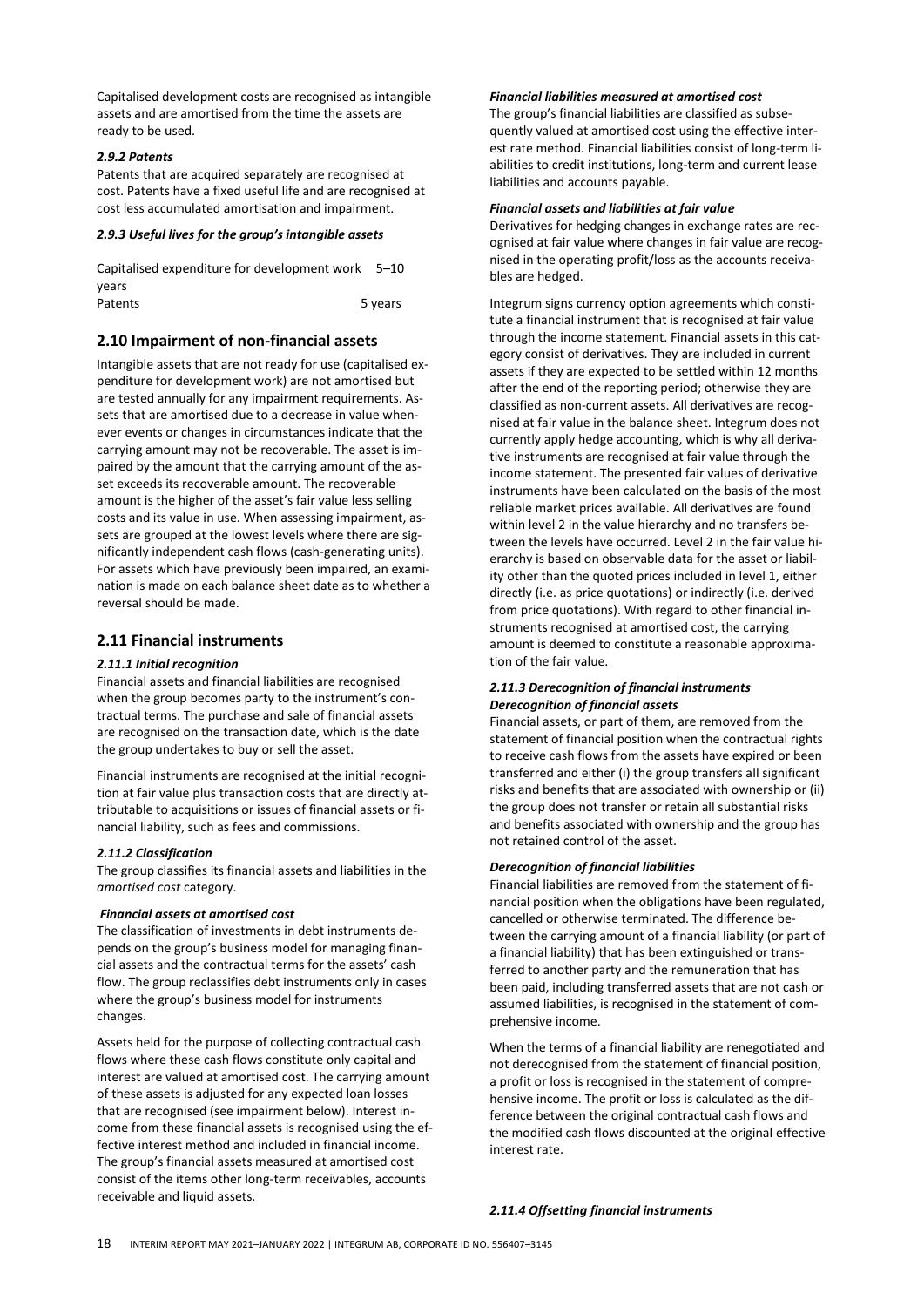Financial assets and liabilities are offset and entered as a net amount in the statement of financial position only when a legal right exists to offset the recognised amounts and there is an intention to settle them with a net amount or to simultaneously realise the asset and settle the liability. The legal right must not be dependent on future events and must be legally binding on the company and the counterparty both in the normal business operations and in the event of suspension of payments, insolvency or bankruptcy.

#### *2.11.5 Impairment of financial assets Assets recognised at amortised cost*

The group assesses future expected loan losses that are linked to assets recognised at amortised cost. The group reports a credit reserve for such expected loan losses at each reporting date. For accounts receivable, the group applies the simplified approach to credit reserve; i.e. the reserve will correspond to the expected loss over the entire life of accounts receivable. To measure the expected credit losses, accounts receivable have been grouped based on the distributed credit risk characteristics and due dates. The group uses forward-looking variables for expected credit losses. Integrum has not historically had any credit losses and currently does not expect any in future either in view of its customer structure.

#### **2.12 Inventories**

Inventories are recognised by applying the first-in, first-out principle, at the lower of cost and net realisable value. The net realisable value is the estimated selling price as part of operating activities less applicable variable selling expenses.

#### **2.13 Accounts receivable**

Accounts receivable are amounts attributable to customers for sold goods in operating activities. Accounts receivable are classified as current assets. Accounts receivable are initially recognised at the transaction price. The group holds accounts receivables for the purpose of collecting contractual cash flows, so they are valued at subsequent reporting dates at amortised cost by applying the effective interest rate method.

#### **2.14 Liquid assets**

In both the statement on financial position and in the statement on cash flows, liquid assets include cash and bank balances.

#### **2.15 Share capital**

Ordinary shares are classified as equity. Transaction costs that can be directly attributed to the issue of new ordinary shares are recognised net after tax in equity as a deduction from the issue proceeds.

### **2.16 Accounts payable**

Accounts payable are financial instruments and refer to obligations to pay for goods and services that have been acquired in operating activities from suppliers. Accounts payable are classified as current liabilities if they fall due for payment within one year. If not, they are recognised as non-current liabilities.

The liabilities are initially recognised at fair value and subsequently at amortised cost by applying the effective interest rate method.

### **2.17 Cash flow statement**

The cash flow statement is prepared using the indirect method. The recognised cash flow includes only transactions that have resulted in incoming and outgoing payments.

### **2.18 Earnings per share**

*(i)* Earnings *per share before dilution*

Earnings per share before dilution are calculated by dividing:

- profit/loss attributable to the parent company's shareholders
- by a weighted average number of outstanding ordinary shares during the period.

*(ii) Earnings per share after dilution*

To calculate earnings per share after dilution, the amounts used for calculating earnings per share before dilution are adjusted by taking into account:

- the effect, after tax, of dividends and interest expenses on potential ordinary shares, and
- the weighted average of the additional ordinary shares that would have been outstanding in a conversion of all potential ordinary shares.

### **2.19 Dividends**

Dividends to the parent company's shareholders are recognised as liabilities in the consolidated financial statements in the period in which the dividends are approved by the parent company's shareholders

## **Note 3 Important estimates and assumptions for accounting purposes**

The group makes estimates and assumptions regarding the future. The estimates for accounting purposes that result from these will, by definition, rarely correspond to the actual outcome. Estimates and assumptions that entail a significant risk of material adjustment to the recognised amounts for assets and liabilities in the coming financial year are dealt with in general below.

#### *(a) Intangible assets*

Development costs that are directly attributable to the development of the group's products are subject to assessments and estimates.

#### *(b) Review of impairment requirements for capitalised expenditure for the development work*

Each year the group investigates whether there are any impairment requirements for capitalised expenditure for the development work according to the accounting principle described in note 1. The recoverable amounts for cashgenerating units have been established by calculating the value in use.

#### *(c) The term of leases*

When the term of the leases is established, management considers all available information that provides a financial incentive to exercise an extension option or not to exercise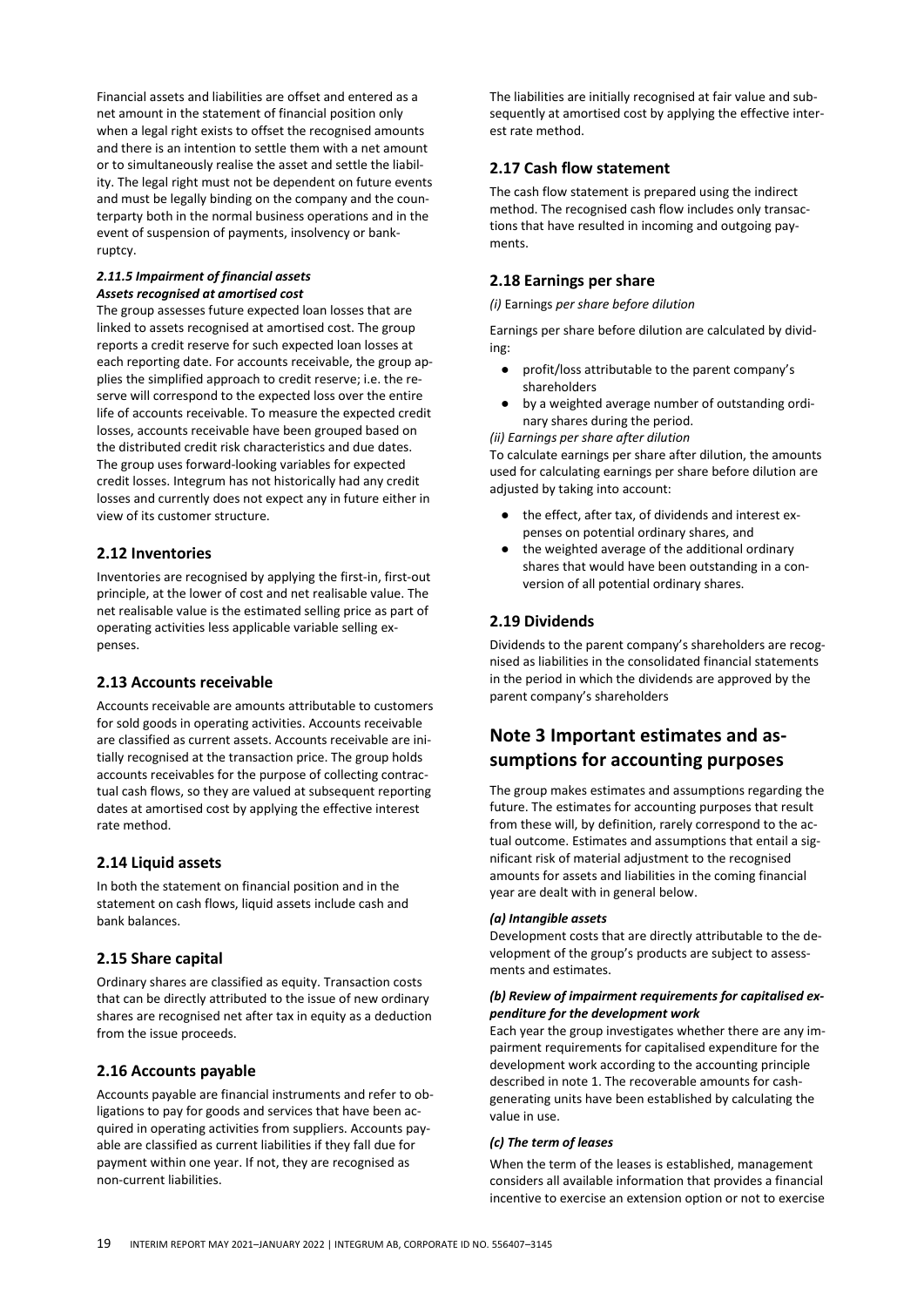an option to terminate an agreement. Options to extend an agreement are included in the term of the lease only if it is reasonable to assume that the agreement will be extended (or not terminated). Possible future cash flows of SEK 426 thousand have not been included in leasing liabilities as it is reasonable to assume that the agreements will not be extended.

The assessment will be reassessed if any significant event or change in circumstances occurs that affects this assessment and the change is within the control of the lessee.

#### *(d) Deferred tax assets*

The parent company and the group's subsidiaries in the US recognised taxable surpluses in the most recent tax assessment, and the management makes the assessment that continued taxable surpluses will be recognised to such an extent that the taxable surpluses in the companies will be used in the foreseeable future. In the financial statements as at 31 October 2021 the company has therefore assessed that reporting a deferred tax asset for the available taxable surpluses will be realised. Within the group there are also unrealised internal gains in inventories as a result of sales between the parent company in Sweden and the subsidiary company in the US. The company's assessment is that the goods will be sold externally and that the deferred tax asset linked to these goods will then be realised, which means that this deferred tax asset will also be recognised in the balance sheet

### **Note 4 Revenue by market**

| <b>Amounts in</b> |        | Nov-Jan<br>May - Jan |        |        | <b>Full year</b> |
|-------------------|--------|----------------------|--------|--------|------------------|
| SEK thou-         | 2021/  | 2020/                | 2021/  | 2020/  | 2020/            |
| sand              | 2022   | 2021                 | 2022   | 2021   | 2021             |
| Sweden            | 1,076  | 889                  | 3.212  | 1.790  | 2.795            |
| US                | 10.090 | 8.252                | 28.656 | 23.886 | 33.085           |
| Other             | 1,470  | 1.736                | 5.533  | 4.988  | 7,214            |
| countries         |        |                      |        |        |                  |
| <b>Total</b>      | 12.636 | 10.877               | 37,401 | 30.664 | 43.093           |

### **Note 5 Other operating income**

|                                          | Nov-Jan                  |                          | May - Jan     | <b>Full year</b> |               |  |
|------------------------------------------|--------------------------|--------------------------|---------------|------------------|---------------|--|
| <b>Amounts in</b><br><b>SEK thousand</b> | 2021/<br>2022            | 2020/<br>2021            | 2021/<br>2022 | 2020/<br>2021    | 2020/<br>2021 |  |
|                                          |                          |                          |               |                  |               |  |
| Exchange<br>gains                        | 6,477                    | 846                      | 10.857        | 2.797            | 4.749         |  |
| Other income                             | $\overline{\phantom{0}}$ | $\overline{\phantom{0}}$ | 2.005         | 1.579            | 3,636         |  |
| Total                                    | 6.477                    | 846                      | 12.862        | 4.376            | 8.385         |  |

## **Note 6 Other operating expenses**

| <b>Amounts in</b>   | 2021/    | Nov-Jan<br>2020/ | May - Jan<br>2021/ | 2020/    | <b>Full year</b><br>2020/ |
|---------------------|----------|------------------|--------------------|----------|---------------------------|
| <b>SEK thousand</b> | 2022     | 2021             | 2022               | 2021     | 2021                      |
| Exchange<br>losses  | $-1.036$ | $-2.349$         | $-4.926$           | $-6.454$ | $-9.093$                  |
| Total               | $-1.036$ | $-2.349$         | $-4.926$           | -6.454   | $-9.093$                  |

## **Note 7 Transactions with related parties**

#### **Related party relationships**

The parent company has related party relationships with the Integrum Inc subsidiary. Of the parent company's total income and purchases, SEK 12,530 (13,207) thousand relates to income from the subsidiary and SEK 0 (0) thousand to purchases from the subsidiary.

| <b>Amounts in</b> |        | Nov-Jan | $May - Jan$ | <b>Full year</b> |        |
|-------------------|--------|---------|-------------|------------------|--------|
| SEK thou-         | 2021/  | 2020/   |             | 2020/            | 2020/  |
| sand              | 2022   | 2021    | 2022        | 2021             | 2021   |
| Sales to re-      |        |         |             |                  |        |
| lated com-        | 12,530 | 13,207  | 31.492      | 39.519           | 47.082 |
| panies            |        |         |             |                  |        |

Internal prices between group companies are set based on the "arm's length" principle, i.e. between parties that are independent of each other and well-informed and have an interest in the transactions.

**Transactions with key individuals in senior positions** In addition to board fees, the Chairman of the Board, Rickard Brånemark, received consultancy fees of SEK 531 (422) thousand for clinical expertise work in the quarter. In addition to board fees, board member Patrik Lindgren received consultancy fees of SEK 276 (0) thousand for work associated with raising capital during the year. The cost has been recognised in other external expenses. Transactions with related parties take place on market terms.

|                                   | Nov – Jan |       | May – Jan |       | <b>Full year</b> |  |
|-----------------------------------|-----------|-------|-----------|-------|------------------|--|
| <b>Amounts in SEK</b><br>thousand | 2021/     | 2020/ | 2021/     | 2020/ | 2020/            |  |
|                                   | 2022      | 2021  | 2022      | 2021  | 2021             |  |
| Purchases from                    |           |       |           |       |                  |  |
| senior                            | 807       | 422   | 1.735     | 695   | 2.415            |  |
| executives                        |           |       |           |       |                  |  |

## **Note 8 Earnings per share**

|                                                                | Nov-Jan       |               | May - Jan     | <b>Full year</b> |            |
|----------------------------------------------------------------|---------------|---------------|---------------|------------------|------------|
|                                                                | 2021/<br>2022 | 2020/<br>2021 | 2021/<br>2022 | 2020/<br>2021    | 2021       |
| Consolidated<br>profit/loss<br>for the period,<br>SEK thousand | 532           | 334           | 17,980        | 121              | $-2,149$   |
| Weighted<br>average<br>number of<br>shares before<br>dilution  | 18,583,389    | 16,383,389    | 18,583,389    | 16,383,389       | 15,838,039 |
| Dilution effect<br>of option pro-<br>grammes                   | 368,350       | 545,350       | 368,350       | 545,350          | 400,250    |
| Weighted av-<br>erage number<br>of shares after<br>dilution    | 18,951,739    | 16,928,739    | 18,951,739    | 16,928,739       | 16,238,289 |
| Earnings per<br>share before<br>dilution                       | 0.03          | 0.02          | 0.97          | 0.01             | $-0.14$    |
| Earnings per<br>share after di-<br>lution                      | 0.03          | 0.02          | 0.95          | 0.01             | $-0.13$    |

#### *Share warrant programme*

At Integrum's annual general meeting on 30 September 2019, it was decided that a new incentive programme for the company's board and employees would be established. The warrants give the holders the right to subscribe to 223,250 series B shares at a subscription price of SEK 15.51 per share during the period between 1 October up to and including 30 November 2022.

From October 2020 there was a third incentive programme, aimed at the board and employees of Integrum AB. The warrants give the holders the right to subscribe to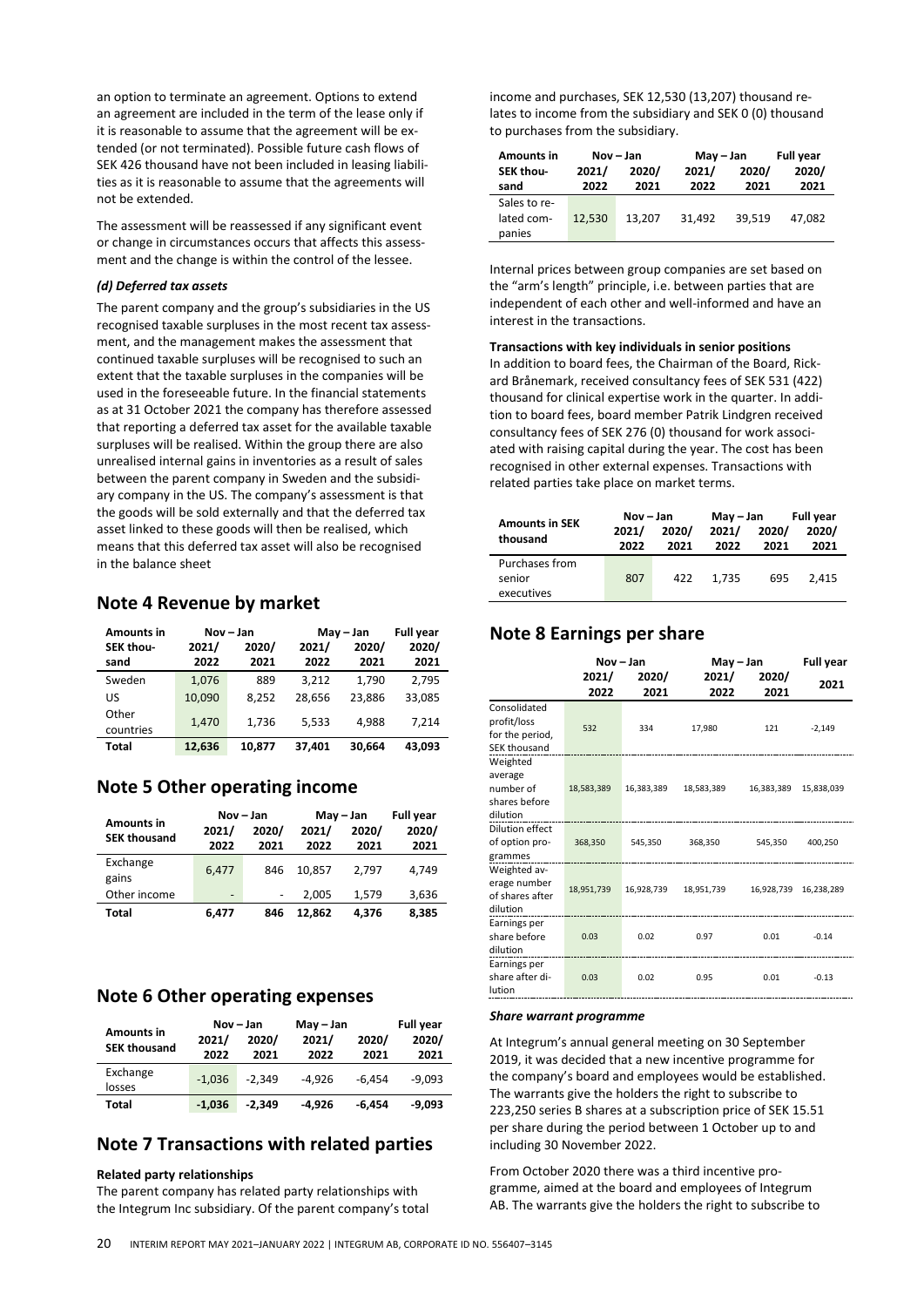145,100 series B shares at a subscription price of SEK 37.25 per share between 1 October up to and including 30 November 2023.

From October 2021 there was a third incentive programme, aimed at the board and employees of Integrum AB. The warrants give the holders the right to subscribe to 142,000 series B shares at a subscription price of SEK 158.16 per share between 1 October up to and including 30 November 2024.

At the end of the period the company had a total of 4,220 shareholders registered at Euroclear, of which 4,082 (96.7%) are resident in Sweden.

|                                 | Number of<br>shareholders | <b>Shareholders</b><br>(%) | Holding<br>(%) |
|---------------------------------|---------------------------|----------------------------|----------------|
| Sweden                          | 4,082                     | 96.7                       | 80.5           |
| <b>Rest of Nordic</b><br>region | 77                        | 1.8                        | 1.0            |
| <b>Rest of Europe</b>           | 46                        | 1.1                        | 8.4            |
| US                              | 11                        | 0.3                        | 9.3            |
| Rest of the world               | 4                         | 0.1                        | 0.9            |
| Total                           | 4.220                     | 100                        | 100.0          |

*Standards*. The general rule is that all applicable IFRS and IAS standards that entered into force and were approved by the EU as at 31 October 2021 shall be applied with retroactive effect. However, IFRS 1 contains transitional provisions that give companies a certain choice.

Specified below are the IFRS-permitted exceptions from full retroactive application of all standards that Integrum has chosen to apply in the transition from the previously applied accounting principles to IFRS.

#### *Exception for accumulated translation differences*

IFRS 1 allows accumulated translation differences recognised in the equity to be set to zero on the date of transition to IFRS. This is a relief compared with determining accumulated translation differences in accordance with IAS 21, *The effects of changes in foreign exchange rates*, from the date a subsidiary was formed or acquired. Integrum has chosen to set to zero all accumulated translation differences in the translation reserve and reclassify these as profit brought forward on the date of transition to IFRS on 1 May 2019.

#### *Leases*

#### Note 9 Events after the end of the interim periodaccording to the previously applied account-**Commitments for operational leases ing principles on 30 April 2019**

No other significant company events have occurred since the end of the reporting period on 31 January 2022.

## **Note 10 Effects of the transition to International Financial Reporting Standards (IFRS)**

The transition to IFRS was made at the end of the financial year on 31 October 2021. The accounting principles that are set out in note 2 were applied when the consolidated financial statements for the Integrum group were prepared on 31 January 2022 and for the comparative information that was presented on 31 January 2021, on 30 April 2021 and when preparing the report of the period's opening financial position (opening balance sheet) on 1 May 2019 (the group's date for transition to IFRS).

According to IFRS 1, the group must show a reconciliation of the equity and total comprehensive income that were recognised according to previous accounting principles for previous periods with corresponding items according to IFRS. The transition date to IFRS was 1 May 2019. Explanations for the transition from previously applied accounting principles to IFRS and the effects the translation has had on the group's reporting of comprehensive income and equity are set out in this note.

As the consolidated financial statements according to IFRS are prepared, the parent company, Integrum AB, will apply RFR 2 *Accounting for legal entities* retroactively to the transition date of 1 May 2019. The transition to RFR 2 means no change for the parent company. The annual report for the parent company has been prepared in accordance with RFR 2 *Accounting for legal entities* and the Annual Accounts Act.

#### **Choices that are being made during the transition to accounting according to IFRS**

The transition to IFRS is reported in accordance with IFRS 1 *First-time adoption of International Financial Reporting* 

| Discounting with the group's marginal                                                               | <b>SFK-34</b>         |
|-----------------------------------------------------------------------------------------------------|-----------------------|
| borrowing rate 2.5%                                                                                 | thousand              |
| Less short-term leases that are ex-                                                                 | SFK-28                |
| pensed on a straight-line basis                                                                     | thousand              |
| Additions: adjustments due to other manage-<br>ment of options to extend or terminate<br>agreements | SEK 1,842<br>thousand |

**SEK 665 thousand**

| Lease liability recognised in accordance with | <b>SEK 2,445</b> |
|-----------------------------------------------|------------------|
| IFRS 16 as of 1 May 2019                      | thousand         |

When IFRS 16 was applied for the first time, the group used the following practical solutions that are permitted in IFRS 1:

- Rights of use have been valued at the lease liability value, with adjustment for prepaid or accrued lease fees attributable to the agreement as at 1 May 2019.
- The same discount rate has been used for leasing portfolios with similar characteristics
- Operational leases with a remaining leasing term of less than 12 months as at 1 May 2019 have been recognised as short-term leases
- Direct acquisition costs for rights of use have been excluded in the transition to IFRS, and
- historical information has been used in assessing the length of a lease in cases where there are options to extend or terminate an agreement.

#### **Reconciliation between previously applied accounting principles and IFRS**

According to IFRS 1, the group must present a reconciliation of equity and total comprehensive income that has been recognised according to previously applied accounting principles and equity and total comprehensive income according to IFRS. The group's transition to accounting in accordance with IFRS has had no impact on the total cash flows from operating activities, investing activities or financing activities. The tables below show the reconciliation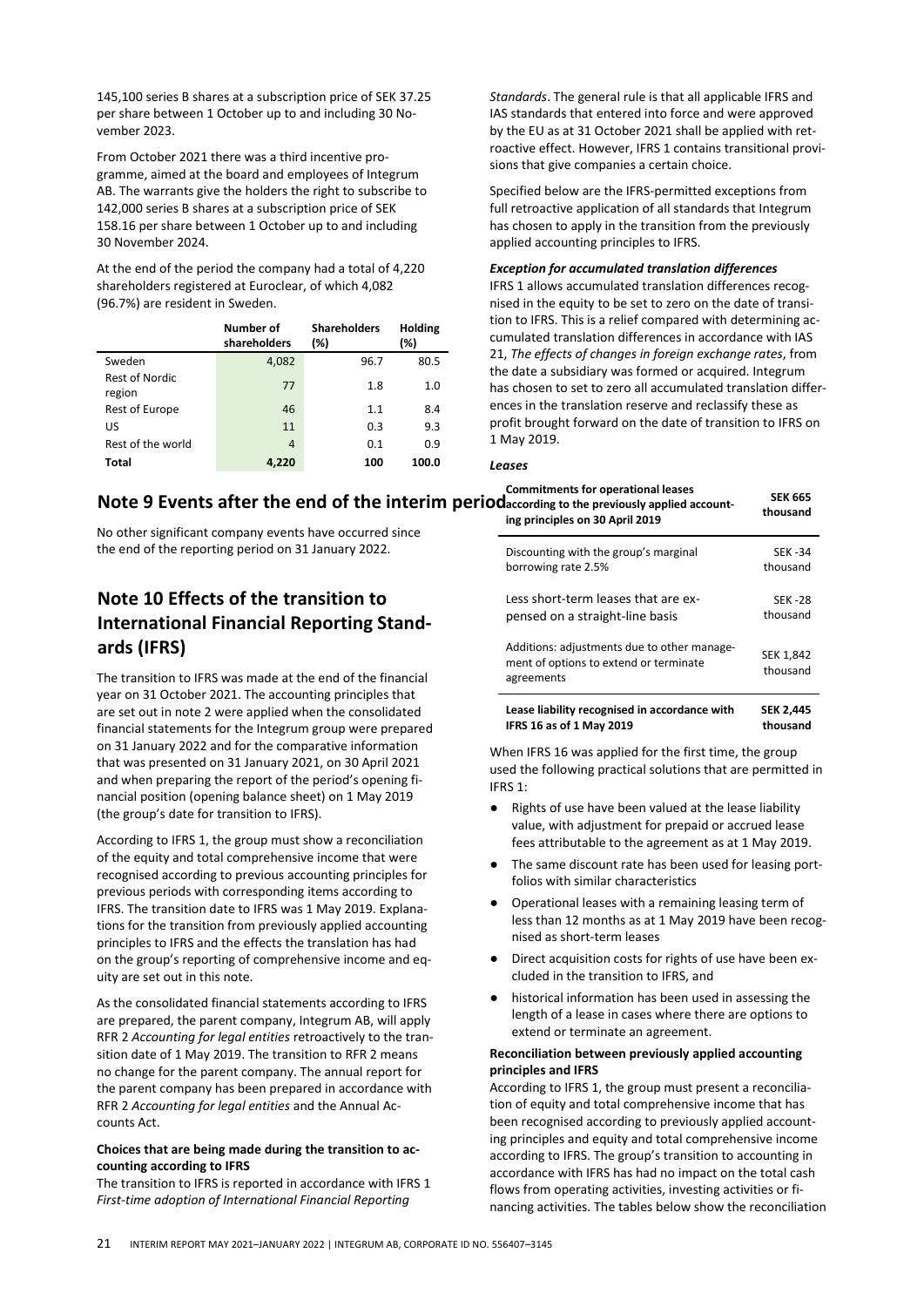between the previously applied accounting principles and IFRS for each period for equityand total comprehensive income.

## **Reconciliation of assets and equity as at 01-05-2019, 30-04-2020 and 30-04-2021**

|                                                                  | 1 May 2019  |                     |                                           | 30 April 2020     |    |                     |                                           | 30 April 2021 |            |                     |                                           |              |
|------------------------------------------------------------------|-------------|---------------------|-------------------------------------------|-------------------|----|---------------------|-------------------------------------------|---------------|------------|---------------------|-------------------------------------------|--------------|
| Amounts in SEK thousand                                          | <b>Note</b> | <b>According to</b> |                                           |                   |    | <b>According to</b> |                                           |               |            | <b>According to</b> |                                           |              |
|                                                                  |             | accounting          | previous Total effect of<br>transition to |                   |    | accounting          | previous Total effect of<br>transition to |               | <b>Not</b> | accounting          | previous Total effect of<br>transition to |              |
|                                                                  |             | principles          | <b>IFRS</b>                               | Acc. to IFRS Note |    | principles          | <b>IFRS</b>                               | Acc. to IFRS  | e          | principles          | <b>IFRS</b>                               | Acc. to IFRS |
| ASSETS                                                           |             |                     |                                           |                   |    |                     |                                           |               |            |                     |                                           |              |
| Subscribed but unpaid capital                                    |             |                     |                                           |                   |    | 2,000               |                                           | 2,000         |            |                     |                                           |              |
| <b>Non-current assets</b>                                        |             |                     |                                           |                   |    |                     |                                           |               |            |                     |                                           |              |
| Intangible assets                                                |             |                     |                                           |                   |    |                     |                                           |               |            |                     |                                           |              |
| Capitalised expenditure for development work<br>and similar work |             | 179                 |                                           | 179               |    | 93                  |                                           | 93            |            | 1,512               |                                           | 1,512        |
| Concessions, patents, licences, trademarks and<br>similar rights |             | 1,251               |                                           | 1,251             |    | 1,113               |                                           | 1,113         |            | 807                 |                                           | 807          |
| <b>Total intangible assets</b>                                   |             | 1,430               |                                           | 1,430             |    | 1,206               |                                           | 1,206         |            | 2,319               |                                           | 2,319        |
| <b>Financial assets</b>                                          |             |                     |                                           |                   |    |                     |                                           |               |            |                     |                                           |              |
| Other long-term receivables                                      |             | 95                  |                                           | 95                |    |                     |                                           |               |            |                     |                                           |              |
| <b>Total financial assets</b>                                    |             | 95                  |                                           | 95                |    |                     |                                           |               |            |                     |                                           |              |
| Right of use assets                                              | b)          |                     | 2,441                                     | 2,441             | b) |                     | 1,743                                     | 1,743         | b)         |                     | 1,046                                     | 1,046        |
| Deferred tax assets                                              |             | 2,215               |                                           | 2,215             |    | 2,232               |                                           | 2,232         |            | 2,157               |                                           | 2,157        |
| <b>Total non-current assets</b>                                  | b)          | 3.740               | 2,441                                     | 6,181             | b) | 3,438               | 1,743                                     | $5,181$ b)    |            | 4.476               | 1,046                                     | 5,522        |
| <b>Current assets</b>                                            |             |                     |                                           |                   |    |                     |                                           |               |            |                     |                                           |              |
| <b>Inventories</b>                                               |             |                     |                                           |                   |    |                     |                                           |               |            |                     |                                           |              |
| Finished goods and goods for resale                              |             | 4.797               |                                           | 4,797             |    | 4,932               |                                           | 4,932         |            | 10,047              |                                           | 10,047       |
| <b>Total inventories</b>                                         |             | 4,797               |                                           | 4,797             |    | 4,932               |                                           | 4,932         |            | 10,047              |                                           | 10,047       |
| <b>Current receivables</b>                                       |             |                     |                                           |                   |    |                     |                                           |               |            |                     |                                           |              |
| Accounts receivable                                              | a)          | 3,492               |                                           | 3,492             | a) | 6,024               |                                           | 6,024         | a)         | 12,059              | $-33$                                     | 12,027       |
| Tax assets                                                       |             | 190                 |                                           | 190               |    | 220                 |                                           | 220           |            | 329                 |                                           | 329          |
| Other receivables                                                |             | 1,517               |                                           | 1,517             |    | 1,546               |                                           | 1,546         |            | 1,034               |                                           | 1,034        |
| Prepaid expenses and accrued income                              |             | 548                 |                                           | 548               |    | 972                 |                                           | 972           |            | 1,604               |                                           | 1,604        |
| Liquid assets                                                    |             | 10,621              |                                           | 10,621            |    | 13,064              |                                           | 13,064        |            | 7,658               |                                           | 7,658        |
| <b>Total current receivables</b>                                 | a)          | 5,747               |                                           | 16,368            | a) | 21,826              |                                           | 21,826        | a)         | 22,684              | $-33$                                     | 22,652       |
| <b>Total current assets</b>                                      | a)          | 21,165              |                                           | 21,165            | a) | 26,758              |                                           | $26,758$ a)   |            | 32,731              | -33                                       | 32,699       |
| <b>TOTAL ASSETS</b>                                              |             | 24,905              | 2.441                                     | 27,346            |    | 32,196              | 1,743                                     | 33,939        |            | 37,207              | 1,013                                     | 38,220       |

|                                                                      | 1 May 2019  |                          |                              |                   | 30 April 2020 |                          |                              |                 | 30 April 2021 |                          |                              |              |
|----------------------------------------------------------------------|-------------|--------------------------|------------------------------|-------------------|---------------|--------------------------|------------------------------|-----------------|---------------|--------------------------|------------------------------|--------------|
| <b>Amounts in SEK thousand</b>                                       | <b>Note</b> | <b>According to</b>      |                              |                   |               | <b>According to</b>      |                              |                 |               | <b>According to</b>      |                              |              |
|                                                                      |             |                          | previous Total effect of     |                   |               |                          | previous Total effect of     |                 |               |                          | previous Total effect of     |              |
|                                                                      |             | accounting<br>principles | transition to<br><b>IFRS</b> | Acc. to IFRS Note |               | accounting<br>principles | transition to<br><b>IFRS</b> | Acc. to IFRS    | <b>Not</b>    | accounting<br>principles | transition to<br><b>IFRS</b> | Acc. to IFRS |
| <b>EQUITY AND LIABILITIES</b>                                        |             |                          |                              |                   |               |                          |                              |                 | e             |                          |                              |              |
|                                                                      |             |                          |                              | 877               |               |                          |                              |                 |               |                          |                              |              |
| Share capital                                                        |             | 877                      |                              |                   |               | 1,057                    |                              | 1,057           |               | 1.109                    |                              | 1,109        |
| Other contributed capital                                            |             | 63,973                   |                              | 63,973            |               | 87,318                   |                              | 87,318          |               | 87,568                   |                              | 87,568       |
| <b>Reserves</b>                                                      |             | $-662$                   | 662                          |                   |               | $-827$                   | 662                          | $-165$          |               | 1,448                    | 794                          | 2242         |
| Profit/loss brought forward, including<br>profit/loss for the period | a) b)       | $-48,137$                | $-662$                       | $-48,799$         | a) b)         | $-63,822$                | $-694$                       | $-64,516$ a) b) |               | $-65,830$                | $-835$                       | $-66,665$    |
| Total equity attributable to parent company<br>shareholders          |             | 16,051                   |                              | 16,051            |               | 23,726                   | $-32$                        | 23,694          |               | 24,295                   | $-41$                        | 24,254       |
| Long-term liabilities                                                |             |                          |                              |                   |               |                          |                              |                 |               |                          |                              | 0            |
| Other liabilities to credit institutions                             |             | 503                      |                              | 503               |               | 486                      | $\mathbf 0$                  | 486             |               | 444                      | $\Omega$                     | 444          |
| Lease liability                                                      | b)          |                          | 1,730                        | 1,730             | b)            | $\mathbf 0$              | 1,065                        | 1,065           | b)            | $\Omega$                 | 344                          | 344          |
| <b>Total non-current liabilities</b>                                 |             | 503                      | 1,730                        | 2,233             |               | 486                      | 1,065                        | 1,551           |               | 444                      | 344                          | 788          |
| <b>Current liabilities</b>                                           |             |                          |                              |                   |               |                          |                              |                 |               |                          |                              |              |
| Other liabilities to credit institutions                             |             | 904                      |                              | 904               |               | 238                      |                              | 238             |               | 42                       |                              | 42           |
| Advance payments from customers                                      |             |                          |                              |                   |               | 144                      |                              | 144             |               |                          |                              |              |
| Accounts payable                                                     |             | 4.639                    |                              | 4,639             |               | 2,601                    |                              | 2,601           |               | 4,425                    |                              | 4,425        |
| Lease liability                                                      | b)          |                          | 711                          | 711               | b)            | $\mathbf 0$              | 711                          | 711             | b)            |                          | 711                          | 711          |
| Current tax liability                                                |             |                          |                              |                   |               |                          |                              |                 |               |                          |                              |              |
| Other liabilities                                                    |             | 633                      |                              | 633               |               | 1,484                    |                              | 1,484           |               | 1,044                    |                              | 1,044        |
| Accrued expenses and deferred income                                 |             | 2,174                    |                              | 2,174             |               | 3,517                    |                              | 3,517           |               | 6,957                    |                              | 6,957        |
| <b>Total current liabilities</b>                                     | a) b)       | 8,350                    | 711                          | 9,061             | a) b)         | 7,984                    | 711                          | 8,695a) b)      |               | 12,468                   | 711                          | 13,179       |
| TOTAL EQUITY AND LIABILITIES                                         | a) b)       | 24,904                   | 2,441                        | $27,345$ a) b)    |               | 32,196                   | 1,743                        | 33,939 a) b)    |               | 37,207                   | 1,013                        | 38,220       |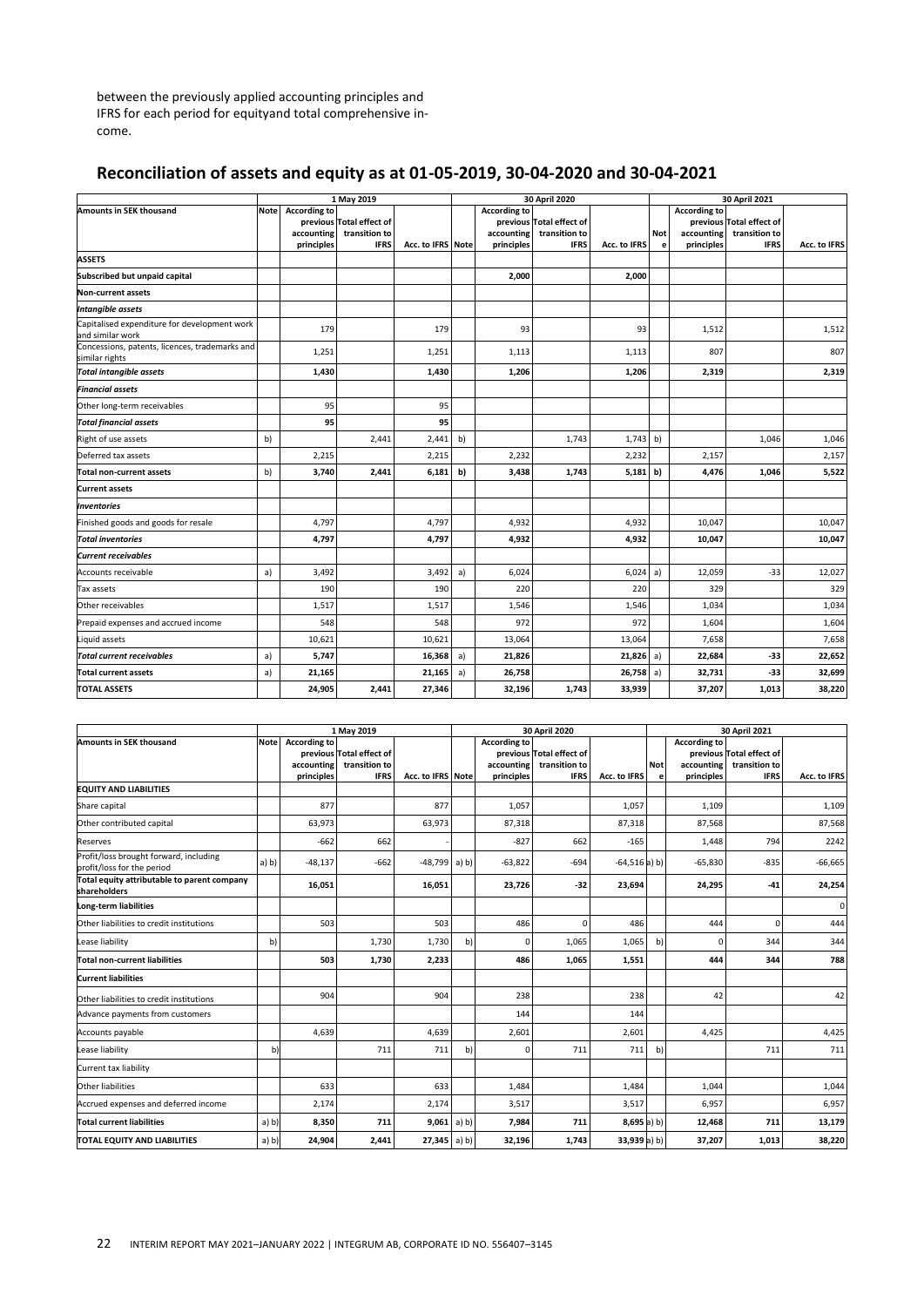## **Reconciliation of assets and equity as at 31-10-2019 and 31-10-2020**

|                                                                  |             |                               | 31 January 2020                                              |              | 31 January 2021 |                               |                                                              |              |  |
|------------------------------------------------------------------|-------------|-------------------------------|--------------------------------------------------------------|--------------|-----------------|-------------------------------|--------------------------------------------------------------|--------------|--|
| <b>Amounts in SEK thousand</b>                                   | <b>Note</b> | According to previ-<br>ciples | ous accounting prin- Total effect of transi-<br>tion to IFRS | Acc. to IFRS | <b>Note</b>     | According to previ-<br>ciples | ous accounting prin- Total effect of transi-<br>tion to IFRS | Acc. to IFRS |  |
| <b>ASSETS</b>                                                    |             |                               |                                                              |              |                 |                               |                                                              |              |  |
| Subscribed but unpaid capital                                    |             |                               |                                                              |              |                 |                               |                                                              |              |  |
| <b>Non-current assets</b>                                        |             |                               |                                                              |              |                 |                               |                                                              |              |  |
| Intangible assets                                                |             |                               |                                                              |              |                 |                               |                                                              |              |  |
| Capitalised expenditure for development work<br>and similar work |             | 115                           |                                                              | 115          |                 | 182                           |                                                              | 182          |  |
| Concessions, patents, licences, trademarks and<br>similar rights |             | 1,201                         |                                                              | 1,201        |                 | 2,113                         |                                                              | 2,113        |  |
| <b>Total intangible assets</b>                                   |             | 1,316                         |                                                              | 1,316        |                 | 2,294                         |                                                              | 2,294        |  |
| <b>Financial assets</b>                                          |             |                               |                                                              |              |                 |                               |                                                              |              |  |
| Other long-term receivables                                      | b)          |                               |                                                              |              | b)              |                               |                                                              |              |  |
| <b>Total financial assets</b>                                    | b)          |                               |                                                              |              | b)              |                               |                                                              |              |  |
| Right of use assets                                              |             |                               | 1917.8                                                       | 1917.8       |                 |                               | 1,220                                                        | 1,220        |  |
| Deferred tax assets                                              |             | 2,222                         | 0                                                            | 2,222        |                 | 2,153                         |                                                              | 2,153        |  |
| <b>Total non-current assets</b>                                  | b)          | 3,538                         | 1,918                                                        | 5,456        | b)              | 4,447                         | 1,220                                                        | 5,667        |  |
| <b>Current assets</b>                                            |             |                               |                                                              |              |                 |                               |                                                              |              |  |
| <b>Inventories</b>                                               |             |                               |                                                              |              |                 |                               |                                                              |              |  |
| Finished goods and goods for resale                              |             | 4,365                         |                                                              | 4,365        |                 | 7,514                         |                                                              | 7,514        |  |
| <b>Total inventories</b>                                         |             | 4,365                         |                                                              | 4,365        |                 | 7,514                         |                                                              | 7,514        |  |
| <b>Current receivables</b>                                       |             |                               |                                                              |              |                 |                               |                                                              |              |  |
| Accounts receivable                                              | a)          | 9,988                         | 16                                                           | 10,004       | a)              | 11,831                        | $-37$                                                        | 11,793       |  |
| Tax assets                                                       |             | 154                           |                                                              | 154          |                 | 405                           |                                                              | 405          |  |
| Other receivables                                                |             | 1,343                         |                                                              | 1,343        |                 | 586                           |                                                              | 586          |  |
| Prepaid expenses and accrued income                              |             | 1,013                         |                                                              | 1,013        |                 | 1,552                         |                                                              | 1,552        |  |
| Liquid assets                                                    |             | 9,138                         |                                                              | 9,138        |                 | 9,437                         |                                                              | 9,437        |  |
| <b>Total current receivables</b>                                 | a)          | 21,636                        | 16                                                           | 21,652       | a)              | 23,810                        | $-37$                                                        | 23,773       |  |
| <b>Total current assets</b>                                      | a)          | 26,000                        | 16                                                           | 26,016       | a)              | 31,324                        | $-37$                                                        | 31,287       |  |
| <b>TOTAL ASSETS</b>                                              |             | 29,538                        | 1,934                                                        | 31,472       |                 | 35,771                        | 1,183                                                        | 36,954       |  |
|                                                                  |             |                               |                                                              |              |                 |                               |                                                              |              |  |

|                                                                      | 31 January 2020<br>31 January 2021 |                     |                                              |              |             |                     |                                              |              |
|----------------------------------------------------------------------|------------------------------------|---------------------|----------------------------------------------|--------------|-------------|---------------------|----------------------------------------------|--------------|
| <b>Amounts in SEK thousand</b>                                       |                                    | According to previ- |                                              |              |             | According to previ- |                                              |              |
|                                                                      |                                    |                     | ous accounting prin- Total effect of transi- |              |             |                     | ous accounting prin- Total effect of transi- |              |
|                                                                      | <b>Note</b>                        | ciples              | tion to IFRS                                 | Acc. to IFRS | <b>Note</b> | ciples              | tion to IFRS                                 | Acc. to IFRS |
| <b>EQUITY AND LIABILITIES</b>                                        |                                    |                     |                                              |              |             |                     |                                              |              |
| Share capital                                                        |                                    | 1,096               |                                              | 1,096        |             | 1,109               |                                              | 1,109        |
| Other contributed capital                                            |                                    | 83,277              |                                              | 83,277       |             | 87,568              |                                              | 87,568       |
| Reserves                                                             |                                    |                     | 9                                            | 9            |             | 1,794               | $-33$                                        | 1,760        |
| Profit/loss brought forward, including profit/loss<br>for the period | a) b)                              | $-60,068$           | 75                                           | $-59,993$    | a) b)       | $-63,731$           | -2                                           | $-63,733$    |
| Total equity attributable to<br>parent company shareholders          |                                    | 24,306              | 84                                           | 24,390       |             | 26,740              | $-35$                                        | 26,704       |
| Long-term liabilities                                                |                                    |                     |                                              |              |             |                     |                                              |              |
| Other liabilities to credit institutions                             | b)                                 | 423                 |                                              | 423          | b)          | 401                 |                                              | 401          |
| Lease liability                                                      | b)                                 |                     | 1,323                                        | 1,323        | b)          | $\Omega$            | 687                                          | 687          |
| <b>Total non-current liabilities</b>                                 |                                    | 423                 | 1,323                                        | 1,746        |             | 401                 | 687                                          | 1,088        |
| <b>Current liabilities</b>                                           |                                    |                     |                                              |              |             |                     |                                              |              |
| Liabilities to credit institutions                                   |                                    | 538                 |                                              | 538          |             | 193                 |                                              | 193          |
| Advance payments from customers                                      |                                    |                     |                                              |              |             | 144                 |                                              | 144          |
| Accounts payable                                                     |                                    | 2,339               | $-184$                                       | 2,155        |             | 2,836               | $-179$                                       | 2,657        |
| Lease liability                                                      | b)                                 |                     | 711                                          | 711          | b)          |                     | 711                                          | 711          |
| Current tax liability                                                |                                    |                     |                                              |              |             |                     |                                              |              |
| Other current liabilities                                            |                                    | 527                 |                                              | 527          |             | 2.970               |                                              | 2,970        |
| Accrued expenses and deferred income                                 |                                    | 1,406               |                                              | 1,406        |             | 2,487               |                                              | 2,487        |
| <b>Total current liabilities</b>                                     | a) b)                              | 4,810               | 527                                          | 5,337        | a) b)       | 8,629               | 532                                          | 9,161        |
| TOTAL EQUITY AND LIABILITIES                                         | a) b)                              | 29,538              | 1,934                                        | 31,472       | a) b)       | 35,771              | 1,183                                        | 36,954       |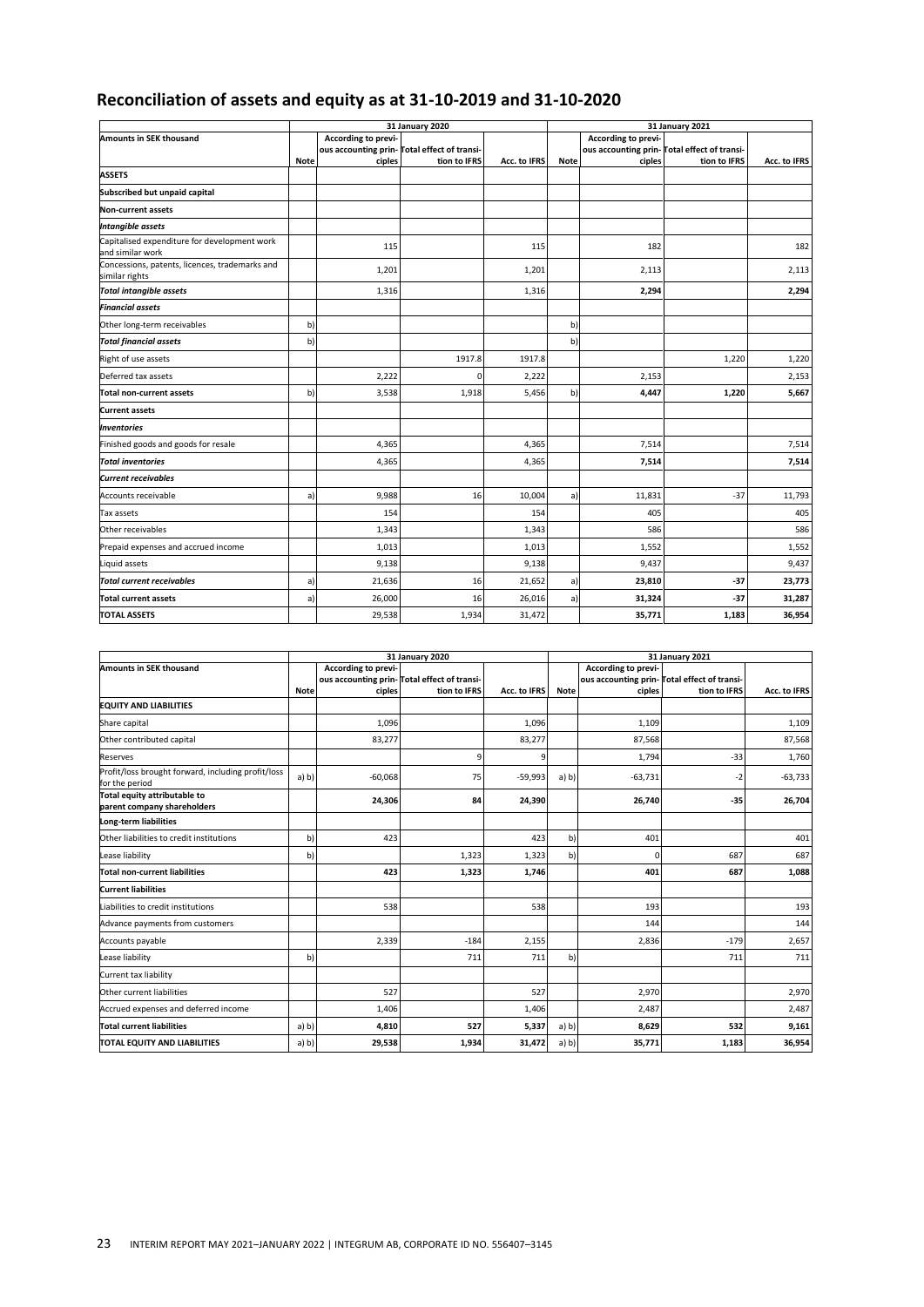## **Reconciliation of total comprehensive income as at 1 May 2019 – 30 April 2020 and 1 May 2020 – 30 April 2021**

|                                                                                          | 1 May 2019 - 30 April 2020 |                               |                                                             | 1 May 2020 - 30 April 2021 |             |                               |                                                              |              |
|------------------------------------------------------------------------------------------|----------------------------|-------------------------------|-------------------------------------------------------------|----------------------------|-------------|-------------------------------|--------------------------------------------------------------|--------------|
| Amounts in SEK thousand                                                                  | Note                       | According to previ-<br>ciples | ous accounting prin-Total effect of transi-<br>tion to IFRS | Acc. to IFRS               | <b>Note</b> | According to previ-<br>ciples | ous accounting prin- Total effect of transi-<br>tion to IFRS | Acc. to IFRS |
| Net sales                                                                                |                            | 26,746                        |                                                             | 26,746                     |             | 43,093                        |                                                              | 43,093       |
| Other operating income                                                                   |                            | 3,110                         |                                                             | 3,110                      | a)          | 8,385                         |                                                              | 8,385        |
| Total                                                                                    |                            | 29,856                        |                                                             | 29,856                     |             | 51,478                        |                                                              | 51,478       |
| Raw materials and consumables                                                            |                            | $-5,381$                      |                                                             | $-5,381$                   |             | $-8,205$                      |                                                              | $-8,205$     |
| Other external costs                                                                     | b)                         | $-23,126$                     | 721                                                         | $-22,405$                  | b)          | $-18,899$                     | 759                                                          | $-18,140$    |
| Employee benefit expenses                                                                |                            | $-14,686$                     |                                                             | $-14,686$                  |             | $-16,571$                     |                                                              | $-16,571$    |
| Depreciation of property, plant and equip-<br>ment and amortisation of intangible assets |                            | $-567$                        | $-697$                                                      | $-1,264$                   |             | $-595$                        | $-697$                                                       | $-1,292$     |
| Other operating expenses                                                                 |                            | $-1,776$                      |                                                             | $-1,776$                   | a)          | $-9,060$                      | $-33$                                                        | $-9,093$     |
| <b>Total expenses</b>                                                                    |                            | $-45,536$                     | 24                                                          | $-45,513$                  |             | $-53,330$                     | 29                                                           | $-53,301$    |
| <b>Operating profit</b>                                                                  |                            | $-15,680$                     | 24                                                          | $-15,657$                  |             | $-1,852$                      | 29                                                           | $-1,823$     |
| Financial income                                                                         |                            | 218                           |                                                             | 218                        |             | 455                           |                                                              | 455          |
| <b>Financial expenses</b>                                                                | b)                         | $-215$                        | $-56$                                                       | $-271$                     | b)          | $-743$                        | $-38$                                                        | $-781$       |
| <b>Net financial items</b>                                                               |                            | 3                             | $-56$                                                       | $-53$                      |             | $-288$                        | $-38$                                                        | $-326$       |
| Profit/loss before tax                                                                   |                            | $-15,677$                     | $-32$                                                       | $-15,709$                  |             | $-2,140$                      | -9                                                           | $-2,149$     |
| Income tax                                                                               |                            | -8                            |                                                             | -8                         |             |                               |                                                              |              |
| Profit/loss for the period                                                               | a) b)                      | $-15,685$                     | $-32$                                                       | $-15,717$                  | a) b)       | $-2,140$                      | -9                                                           | $-2,149$     |
| Other comprehensive income:                                                              |                            |                               |                                                             |                            |             |                               |                                                              |              |
| Items that may be reclassified as<br>profit/loss for the period                          |                            |                               |                                                             |                            |             |                               |                                                              |              |
| Exchange rate differences when translating<br>foreign operations                         |                            | $-164$                        | $-15$                                                       | $-179$                     |             | 2,407                         | 25                                                           | 2,431        |
| Other comprehensive income for the pe-<br>riod                                           |                            | $-164$                        | $-15$                                                       | $-179$                     |             | 2,407                         | 25                                                           | 2,431        |
| Total comprehensive income for the pe-<br>riod                                           | a) b)                      | $-15,849$                     | $-47$                                                       | $-15,896$                  | a) b)       | 267                           | 16                                                           | 282          |

## **Reconciliation of total comprehensive income as at 1 May 2019 – 31 January 2020 and 1 May 2020 – 31 January 2021**

|                                                                                          | 1 May 2019 - 31 January 2020 |                                             |                             | 1 May 2020 - 31 January 2021 |             |                                             |                             |              |
|------------------------------------------------------------------------------------------|------------------------------|---------------------------------------------|-----------------------------|------------------------------|-------------|---------------------------------------------|-----------------------------|--------------|
| Amounts in SEK thousand                                                                  | <b>Note</b>                  | According to previ-<br>ous accounting prin- |                             |                              |             | According to previ-<br>ous accounting prin- |                             |              |
|                                                                                          |                              | ciples                                      | <b>Total effect of IFRS</b> | Acc. to IFRS                 | <b>Note</b> | ciples                                      | <b>Total effect of IFRS</b> | Acc. to IFRS |
| Net sales                                                                                |                              | 19,763                                      |                             | 19,763                       |             | 30,664                                      |                             | 30,664       |
| Other operating income                                                                   |                              | 2,130                                       |                             | 2,130                        |             | 7,232                                       |                             | 7,232        |
| Total                                                                                    |                              | 21,893                                      |                             | 21,893                       |             | 37,896                                      |                             | 37,896       |
| Raw materials and consumables                                                            |                              | $-3,749$                                    |                             | $-3,749$                     |             | $-4,691$                                    |                             | $-4,691$     |
| Other external costs                                                                     | b)                           | $-16,271$                                   | 523                         | $-15,748$                    | b)          | $-13,621$                                   | 571                         | $-13,050$    |
| Employee benefit expenses                                                                |                              | $-11,478$                                   |                             | $-11,478$                    |             | $-11,434$                                   |                             | $-11,434$    |
| Depreciation of property, plant and equip-<br>ment and amortisation of intangible assets |                              | $-422$                                      | $-523$                      | $-945$                       |             | $-446$                                      | $-523$                      | $-969$       |
| Other operating expenses                                                                 | a)                           | $-1,137$                                    |                             | $-1,137$                     | a)          | $-6,454$                                    |                             | $-6,454$     |
| <b>Total expenses</b>                                                                    |                              | $-33,057$                                   | -1                          | $-33,058$                    |             | $-36,645$                                   | 48                          | $-36,597$    |
| <b>Operating profit</b>                                                                  |                              | $-11,164$                                   | -1                          | $-11,165$                    |             | 1,251                                       | 48                          | 1,298        |
| Financial income                                                                         |                              | 121                                         |                             | 121                          |             | 337                                         |                             | 337          |
| Financial expenses                                                                       | b)                           | $-150$                                      | $-43$                       | $-194$                       | b)          | $-1,484$                                    | $-30$                       | $-1,514$     |
| <b>Net financial items</b>                                                               |                              | $-29$                                       | $-43$                       | $-73$                        |             | $-1,147$                                    | $-30$                       | $-1,177$     |
| Profit/loss before tax                                                                   |                              | $-11,194$                                   | $-44$                       | $-11,237$                    |             | 104                                         | 17                          | 121          |
| Income tax                                                                               |                              | -8                                          |                             | -8                           |             |                                             |                             |              |
| Profit/loss for the period                                                               | a) b)                        | $-11,201$                                   | $-44$                       | $-11,245$                    | a) b)       | 104                                         | 17                          | 121          |
| Other comprehensive income:                                                              |                              |                                             |                             |                              |             |                                             |                             |              |
| Items that may be reclassified as<br>profit/loss for the period                          |                              |                                             |                             |                              |             |                                             |                             |              |
| Exchange rate differences when translating<br>foreign operations                         |                              |                                             |                             |                              |             | 2,466                                       |                             | 2,466        |
| Other comprehensive income for the pe-<br>riod                                           |                              |                                             |                             |                              |             | 2,466                                       |                             | 2,466        |
| Total comprehensive income for the pe-<br>riod                                           | a) b)                        | $-11,201$                                   | -44                         | $-11,245$                    | a) b)       | 2,570                                       | 17                          | 2,587        |